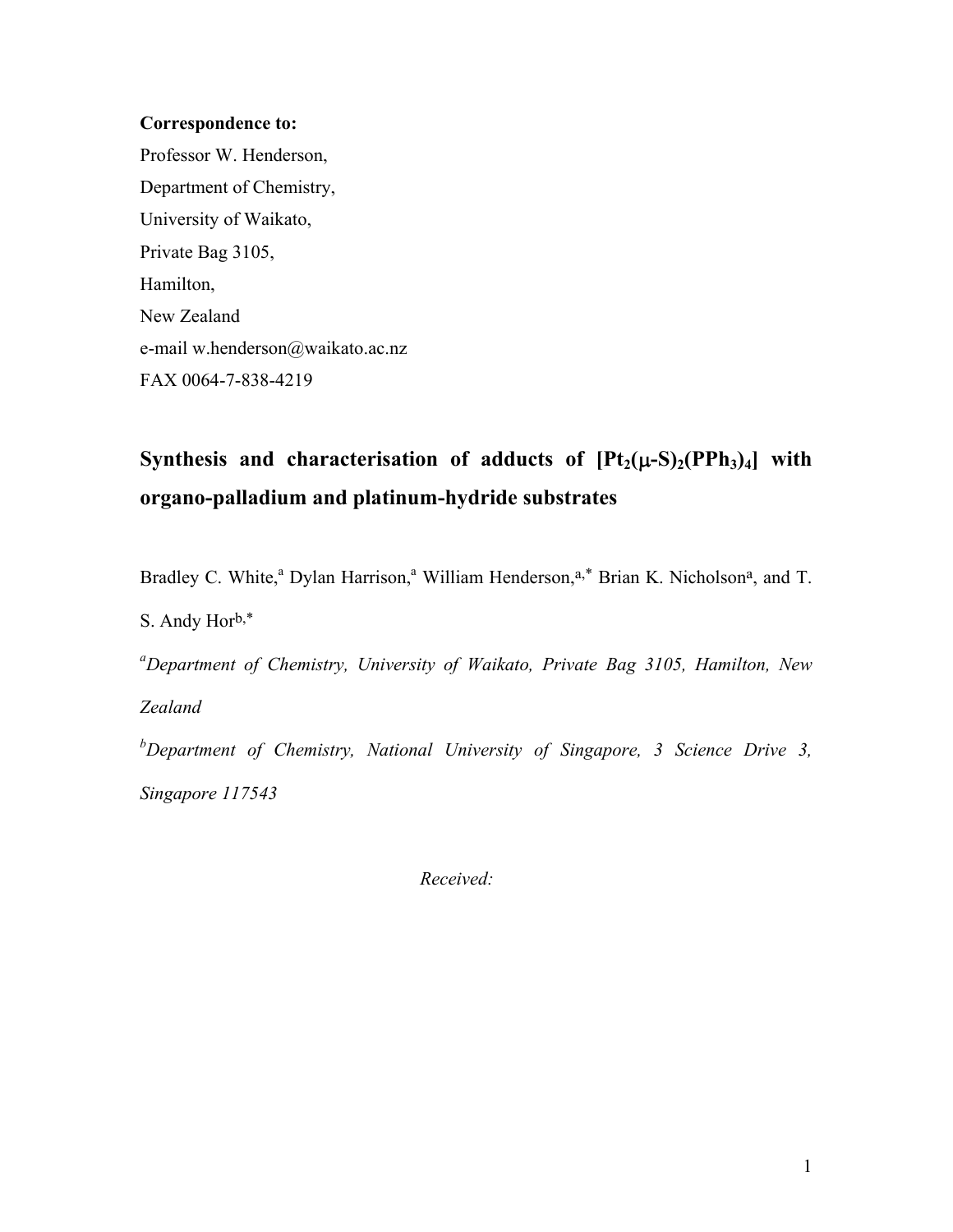#### **Abstract**

The reactions of  $[Pt_2(\mu-S)_2(PPh_3)_4]$  towards a range of palladium(II) complexes containing organometallic ligands (cyclopalladated  $N$ -donor ligands,  $\eta^3$ -allyl, phenyl) have been explored, leading to the formation of a series of cationic, trinuclear sulfidobridged aggregates containing  ${Pt_2PdS_2}$  cores.  $[Pt_2(\mu-S)_2(PPh_3)_4]$  also reacts with the platinum(II) hydride complex *trans*-[PtHCl(PPh<sub>3</sub>)<sub>2</sub>] giving the adduct  $[Pt_2(\mu S$ )<sub>2</sub>(PPh<sub>3</sub>)<sub>4</sub>PtH(PPh<sub>3</sub>)]<sup>+</sup>. X-ray crystal structure determinations on the complexes [Pt<sub>2</sub>( $\mu$ - $S$ <sub>2</sub>(PPh<sub>3</sub>)<sub>4</sub>PdPh(PPh<sub>3</sub>)]PF<sub>6</sub> and  $[Pt_2(\mu-S)_2(PPh_3)_4PtH(PPh_3)]PF_6$  are reported, and show the expected bis  $\mu_3$ -sulfido aggregates with three square-planar metal centres.

*Keywords:* Platinum complexes; Palladium complexes; Trinuclear complexes; Sulfido ligands; Electrospray mass spectrometry; Crystal structure

#### **Introduction**

The metalloligand  $[Pt_2(\mu-S)_2(PPh_3)_4]$  displays considerable and varied reactivity towards a wide variety of metal- and organic-based electrophiles.<sup>[1](#page-2-0)</sup> A range of palladium adducts of {Pt2S2} metalloligands have been previously reported,**[2](#page-2-1),[3](#page-2-1),[4](#page-2-1),[5](#page-2-1),[6](#page-2-1)** but few are organometallic derivatives. The pentafluorophenyl adducts  $[Pt_2(\mu-S)_2L_4Pd(C_6F_5)_2]$   $[L =$ PPh<sub>3</sub>, PMe<sub>2</sub>Ph or  $L_2 = \text{Fe}(\eta^5 - C_5H_4PPh_2)_2$  have been prepared by reaction of the appropriate  ${Pt_2S_2}$  metalloligand with the labile palladium precursor  $[Pd(C_6F_5)_2(NCMe)_2]$ .<sup>[7](#page-2-1)</sup> The cyclo-octa-1,5-diene (cod) adducts  $[Pt_2(\mu S$ <sup>2+</sup> (M = Pd, Pt) have been prepared by reaction with [MCl<sub>2</sub>(cod)] substrates, resulting in displacement of chloride ligands and coordination of the  $M(cod)^{2+}$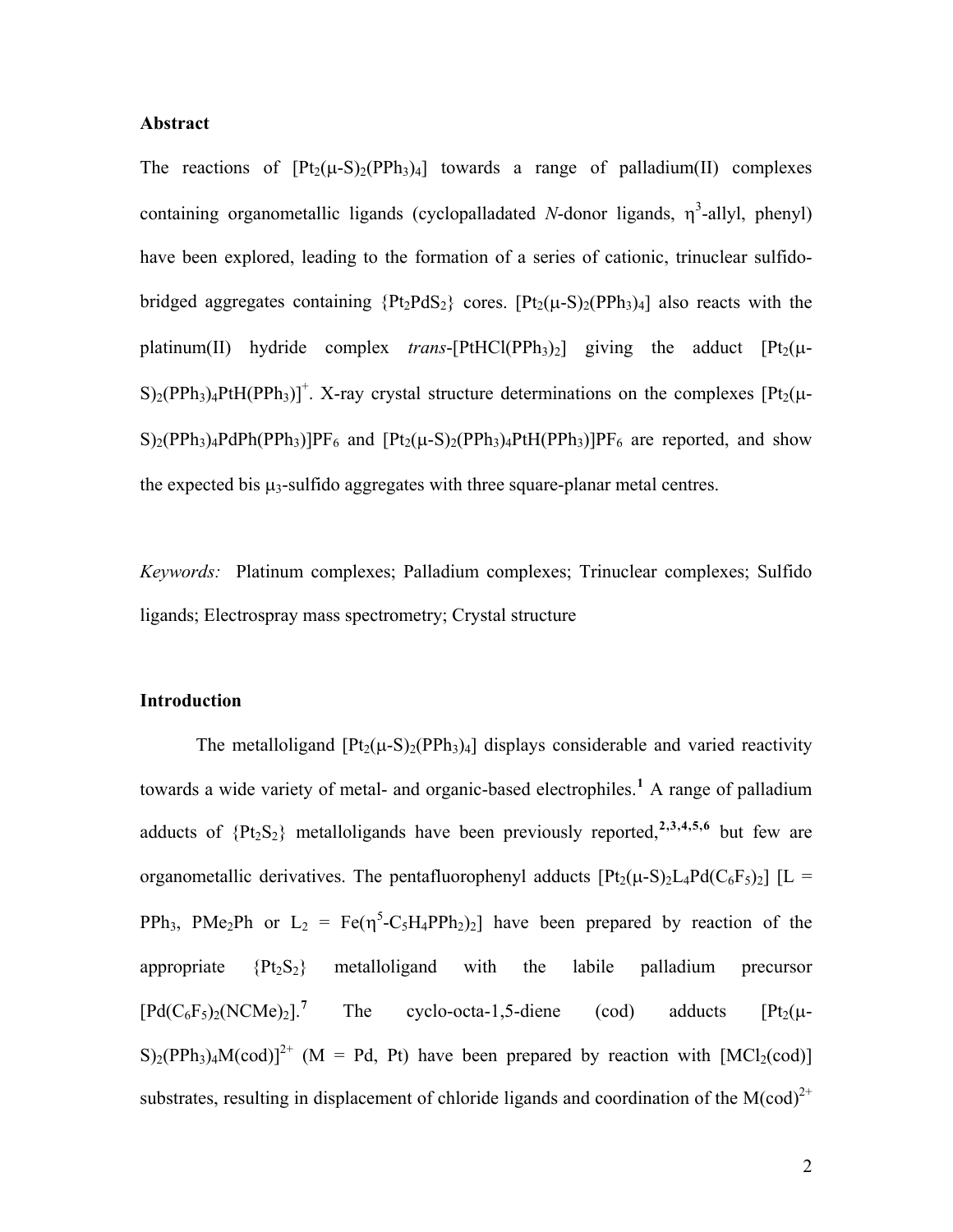<span id="page-2-1"></span><span id="page-2-0"></span>group.<sup>[8](#page-2-1)</sup> The related triplatinum complex  $[Pt_2(\mu-S)_2(\text{dppp})_2Pt(cod)]^{2+}$  [dppp =  $Ph_2P(CH_2)$ <sub>3</sub> $PPh_2$ ] has interestingly been found to undergo deprotonation of a CH<sub>2</sub> group instead of the more usual nucleophilic attack of solvent-derived methoxide ion at a coordinated alkene.**[9](#page-2-1)**

In developing the chemistry of  ${Pt_2S_2}$  metalloligands, the technique of electrospray ionisation mass spectrometry (ESI MS)**[10](#page-2-1)** has proved to be extremely useful, being rapid and only requiring only miniscule amounts of material. Information on the range of species present in solution is then used to target subsequent macroscopic syntheses.<sup>[11](#page-2-1),[12](#page-3-0),[13](#page-3-0),[14](#page-3-0)</sup> We have recently used ESI MS to screen the reactivity of  $[Pt_2(\mu S$ <sub>2</sub>(PPh<sub>3</sub>)<sub>4</sub>] towards a range of palladium(II) and platinum(II) halide substrates.<sup>8</sup> In this contribution we report on the application of this methodology to the synthesis of some organo-palladium(II) complexes, including complexes containing cyclometallated ligands. Previously we have reported analogous derivatives of  $[Pt_2(\mu-S)_2(PPh_3)_4]$  with gold(III) centres containing various cycloaurated *N,C*-donor ligands.**[15](#page-3-0),[16](#page-3-0)**

### **Results and discussion**

 $[Pt_2(\mu-S)_2(PPh_3)_4]$  reacts readily with a series of chloride- and acetate-bridged dinuclear palladium(II) substrates containing cyclopalladated ligands (*C,N*)  $[PdCl(dmamp)]_2$  (dmamp = dimethyaminomethyphenyl) and substituted analogues,  $[PdCl(phi)]_2$  (phimid = 2-phenylimidazolyl),  $[PdCl(bzpy)]_2$  (bzpy = 2-benzylpyridyl) and  $[Pd(OAc)(\eta^2-C_6H_4PPh_2=NPh-C,N)]_2$ , in methanol to give solutions containing the trimetallic aggregates  $[Pt_2(\mu-S)_2(PPh_3)_4Pd(C,N)]^+$  **1-4** respectively.  $[Pt_2(\mu-S)_2(PPh_3)_4]$  also reacts readily with the palladium  $\eta^3$ -allyl complex  $[PdCl(\eta^3-C_3H_5)]_2$ , the 2-pyridyl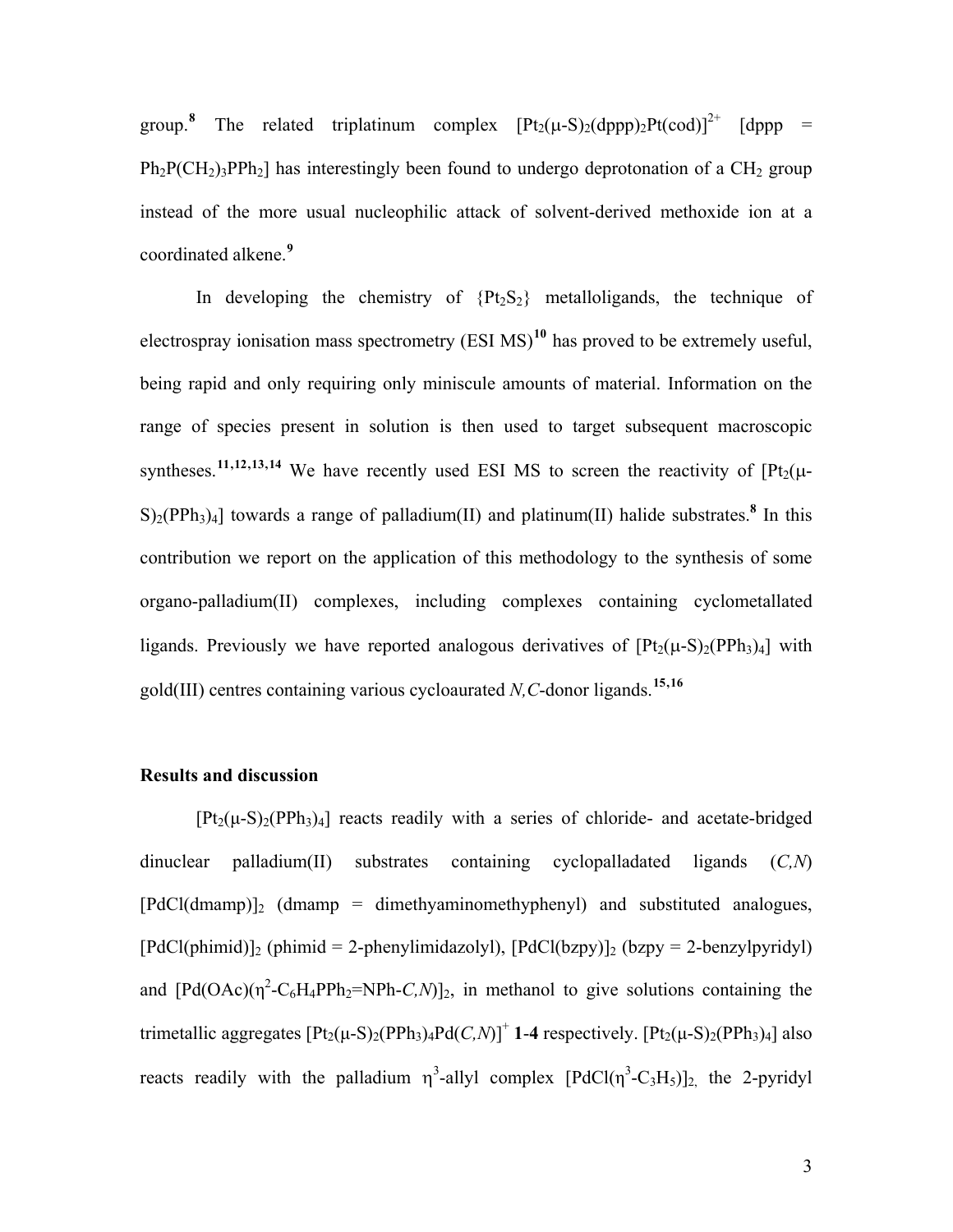<span id="page-3-0"></span>complex *trans*-[PdBr(C5H4N)(PMePh2)2] and the phenyl derivative *trans*- [PdBrPh(PPh<sub>3</sub>)<sub>2</sub>] in methanol to give the mixed-metal aggregates  $[Pt_2(\mu-S)_2(PPh_3)_4Pd(\eta^3-PrI_4P)$  $C_3H_5$ ]<sup>+</sup> **5**,  $[Pt_2(\mu-S)_2(PPh_3)_4Pd(NC_5H_4)(PMePh_2)]^+$  **6** and  $[Pt_2(\mu-S)_2(PPh_3)_4PdPh(PPh_3)]^+$ **7** respectively. Precipitation of the cations was achieved by addition of excess  $NH_4PF_6$ , yielding the appropriate salts in reasonably good yields. The complexes are all stable and soluble in chlorinated hydrocarbon solvents such as  $CH_2Cl_2$  and  $CHCl_3$ , and represent an addition to the wide range of trinuclear complexes containing  ${M_3(\mu-S)_2}$  cores (M = Pt, Pd).**<sup>3</sup>**,**[17](#page-3-0),[18](#page-3-0),[19](#page-3-0),[20](#page-3-0)**

Using the same methodology, reaction of  $[Pt_2(\mu-S)_2(PPh_3)_4]$  with *trans*-[PtHCl(PPh<sub>3</sub>)<sub>2</sub>] gave the new platinum-hydride adduct  $[Pt_2(\mu-S)_2(PPh_3)_4PtH(PPh_3)]^+$ , though the reaction proceeded slowly, and a considerable amount of unreacted  $[Pt_2(\mu S$ <sub>2</sub>(PPh<sub>3</sub>)<sub>4</sub>] remained (as the bright yellow methanol solvate<sup>[21](#page-3-0)</sup>). Refluxing the reaction mixture resulted in moderate conversion of the reactants, and the complex  $8.PF_6$  was isolated from the reaction filtrate by precipitation with  $NH_4PF_6$  as a cream powder in modest (34%) yield.

The complexes - with one exception - all show a single intense  $[M]^{+}$  ion in their positive-ion ESI MS spectra at low cone voltages (e.g. 20 V). The exception is complex **6**  which shows an  $M^{2+}$  ion due to protonation of the pyridine nitrogen, however, microelemental analytical data support the formulation of the isolated product as being unprotonated, with a single hexafluorophosphate anion overall. At high cone voltages (e.g. 100 V) complex 6 showed the base peak at  $m/z$  1887 for the  $[M]^{+}$  ion, together with  $[M - PMePh<sub>2</sub>]$ <sup>+</sup> at  $m/z$  1687. The selective loss of the palladium-bound phosphine is consistent with the greater lability of palladium(II) compared to platinum(II). The other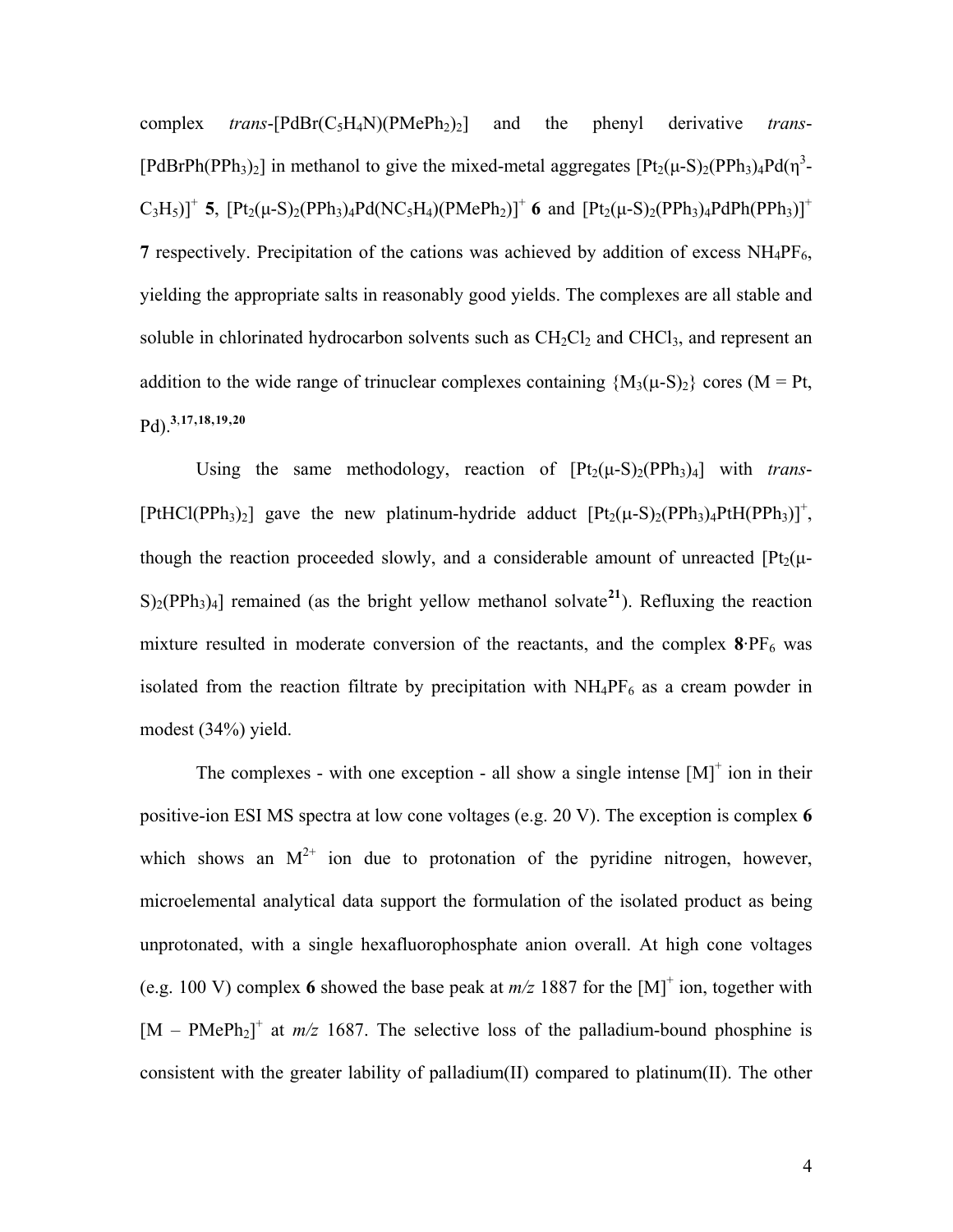<span id="page-4-0"></span>monocations are generally stable up to moderate cone voltages of 60-80 V, with the first fragmentations being either a loss of PPh<sub>3</sub> from the  ${Pt<sub>2</sub>S<sub>2</sub>PdL}$  core (L = supporting palladium ligand), or the loss of the palladium supporting ligand and a PPh<sub>3</sub> resulting in  $[Pt_2S_2(PPh_3)_2Pd(Ph_2PC_6H_4)]^+$  through cyclometallation of a PPh<sub>3</sub> ligand. To illustrate this, the effect of increasing cone voltage on complex  $1c$ · $PF_6$  is shown in Figure 1.

 The 31P NMR spectra of complexes **1a**, **1b**, **2** and **3** give a single phosphorus signal with the characteristic satellites due to coupling to  $^{195}$ Pt. Even though the organopalladium centres in these complexes are not symmetrical with respect to the  ${Pt<sub>2</sub>S<sub>2</sub>}$  ring the asymmetry is not sufficient to give rise to two distinct sets of phosphorus signals, though in each case one of the  $195$ Pt satellites is broader than the other, suggesting slightly different coupling constants. However, the chiral derivative **1c** appears to show four distinct P environments (though still with considerable overlapping of peaks) as a result of all four PPh<sub>3</sub> ligands being inequivalent in this complex. The presence of the chiral CHMe group therefore appears to have a significant effect on the environments of the PPh3 phosphorus atoms. The pyridyl and phenyl complexes **6** and **7** also show distinct Pt-PPh<sub>3</sub> resonances for the Pt<sub>2</sub>S<sub>2</sub>(PPh<sub>3</sub>)<sub>4</sub> core, with two different couplings to <sup>195</sup>Pt (e.g. 3081) and 3121 Hz for **7**). Complex 4 also shows inequivalent PPh<sub>3</sub> groups [with  $J(PtP)$ ] couplings of 3073 and 3152 Hz] together with a slightly broad singlet at δ 43.2 due to the iminophosphorane PPh<sub>2</sub> group, this chemical shift being indicative of phosphorus in a five-membered ring.**[22](#page-3-0)** Complexes **6**, **7** and **8**, containing an additional phosphine ligand on the adducted metal, also show an additional resonance for this phosphine, with the Pthydride complex 8 showing the expected satellites  $\int$ <sup>1</sup> *J*PtP 4094 Hz]. The observation of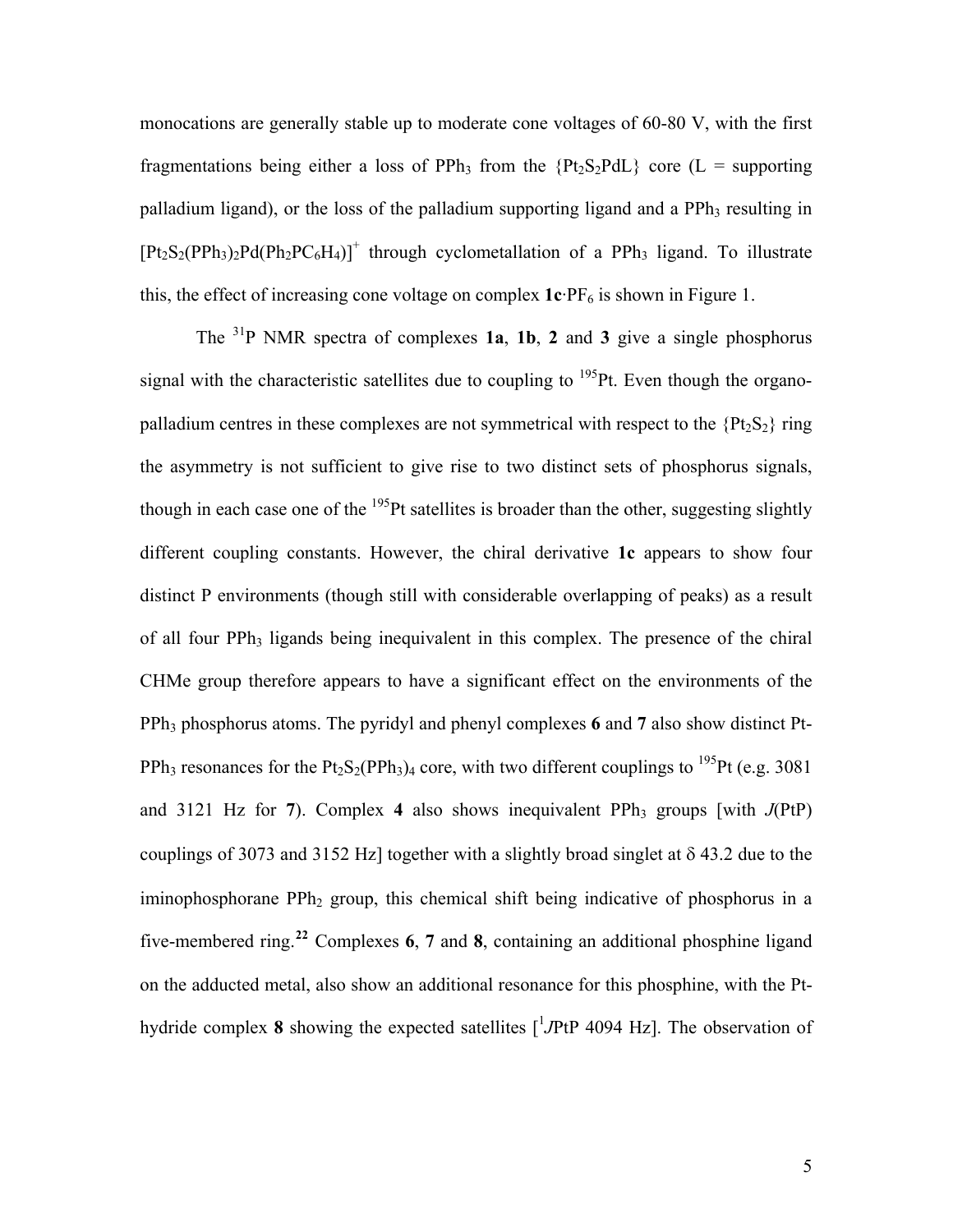distinct resonances indicates that these complexes are not undergoing any fluxional exchange process involving the adducted metal at room temperature.

The <sup>1</sup>H NMR spectra of the complexes show the expected features, with characteristic resonances for the palladium-bound ligands being observed in addition to a suite of complex signals for the various aromatic protons. For example, the complex **1a** showed the expected singlet peaks due to the  $CH<sub>2</sub>$  and  $NCH<sub>3</sub>$  protons of the palladium adduct, at δ 3.87 and 2.37, respectively. In the chiral analogue **1c**, the two *N*-methyl groups are inequivalent singlets ( $\delta$  2.67 and 2.01), with the chiral CHMe group giving the characteristic quartet and doublet features for the CH and Me protons respectively.

 The <sup>1</sup> H NMR spectrum of **3** shows a complex set of signals due to the triphenylphosphine protons along with other signals due to the benzylpyridyl protons, which were fully assigned *via* the use of  $H$ <sup>1</sup>H<sub>1</sub></sub><sup>1</sup>H<sub>-COSY</sub> experiments. A variable temperature <sup>1</sup>H NMR study on **3** showed a sharp singlet at 330 K for the CH<sub>2</sub> protons at  $\delta$ 4.38. Upon cooling this gradually broadens (e.g. at 233 K) and then resolves into two broad singlets at 223 K, consistent with the known fluxional processes in the palladiumbenzylpyridyl ring system.**[23](#page-3-0)**

 The platinum-hydride complex **8** shows the characteristic signal for the hydride at  $\delta$ -12.50 in the <sup>1</sup>H NMR spectrum, as a doublet of triplets (due to phosphorus coupling), together with platinum satellites  $\left[\frac{J_{\text{PtH}}}{J_{\text{PtH}}} \right]$  1295 Hz and H all all less compare favourably with the chemical shift and  $^{1}J_{\text{PH}}$  of -12.06 and 1075 Hz respectively, in the trinuclear complex  $[CH_3C\{CH_2SPtH(PPh_3)\}$ 3].<sup>[24](#page-3-0)</sup>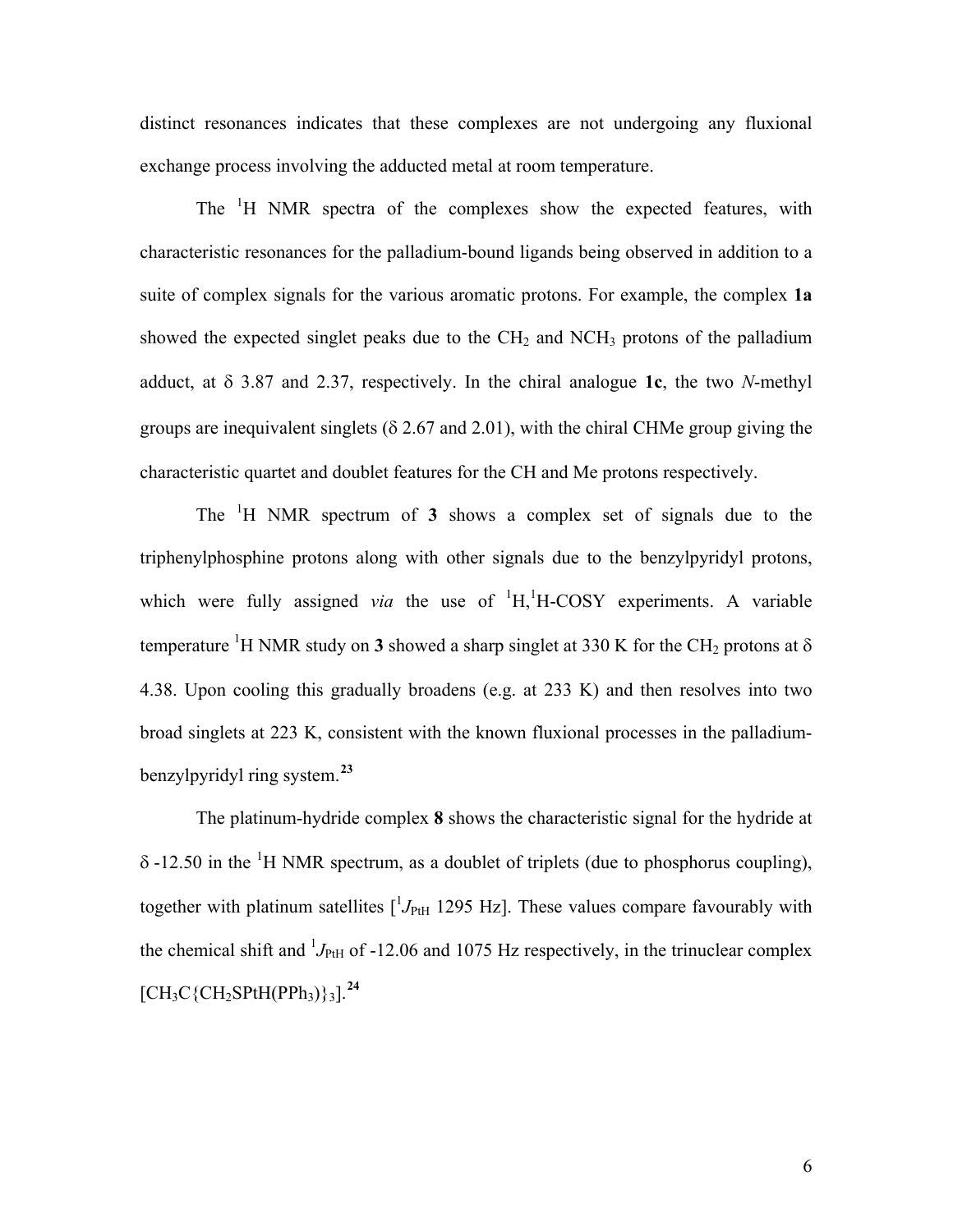#### **X-ray structure determinations**

The structures of  $[Pt_2(\mu-S)_2(PPh_3)_4PdPh(PPh_3)]PF_6$  (7·PF<sub>6</sub>) and  $[Pt_2(\mu-S)_2(PPh_3)_4PdPh(PPh_3)]PF_6$  $S$ <sub>2</sub>(PPh<sub>3</sub>)<sub>4</sub>PtH(PPh<sub>3</sub>)]PF<sub>6</sub> (8·PF<sub>6</sub>) were determined. The structure of the cation 7 is shown in Figure 2 with the atom numbering scheme, and selected bond lengths and angles in Table 1. The structure of **8** is shown in Figure 3, with selected bond lengths and angles in Table 2. The structures confirm the identity of the complexes as adducts of  $Pt_2(\mu S$ <sub>2</sub>(PPh<sub>3</sub>)<sub>4</sub>] with PdPh(PPh<sub>3</sub>)<sup>+</sup> and PtH(PPh<sub>3</sub>)<sup>+</sup> moieties.

 Complex **7** has the expected trimetallic assembly with two Pt and one Pd centre triply-bridged by two sulfido ligands. The S-M-S bond angles are very similar for Pd(1) [78.68(3)°], Pt(1) [80.01(3)°] and Pt(2) [79.86(3)°]. The palladium centre has the expected approximately square-planar geometry, though the presence of asymmetricallysized ligands [PPh<sub>3</sub> and Ph] on Pd(1) results in a widening of the  $S(2)$ -Pd(1)-P(5) bond angle to  $105.30(3)$ °. The asymmetry also causes variation in the Pt-S-M (M = Pd, Pt) angles, e.g. for S(1): Pt(2)-S(1)-Pd(1) 81.24(3); Pd(1)-S(1)-Pt(1) 83.99(3); Pt(2)-S(1)- Pt(1) 86.40(3) $^{\circ}$ . The same order in bond angles is observed for the angles about S(2): Pt(2)-S(2)-Pd(1) 79.67(3); Pd(1)-S(2)-Pt(1) 82.81(3); Pt(2)-S(2)-Pt(1) 86.28(3)°. In each case the largest angle is between the two  $Pt(PPh_3)_2$  groups, as expected. The dihedral angle, between the least-squares planes defined by the Pt coordination spheres, is 126.9°, which is typical for such adducts.<sup>16</sup> The corresponding dihedral angle between the Pd(1) and Pt(2) coordination planes is 114.4°. Finally, the high *trans*-influence<sup>[25](#page-4-0)</sup>  $\sigma$ -phenyl ligand causes a marked lengthening of the *trans* Pd(1)-S(2) bond [2.4157(8) Å] relative to the Pd(1)-S(1) bond [2.3531(9) Å], *trans* to the PPh<sub>3</sub> ligand on palladium. Similar effects have been seen in adducts of  $[Pt_2(\mu-S)_2(PPh_3)_4]$  with cycloaurated gold(III) moieties,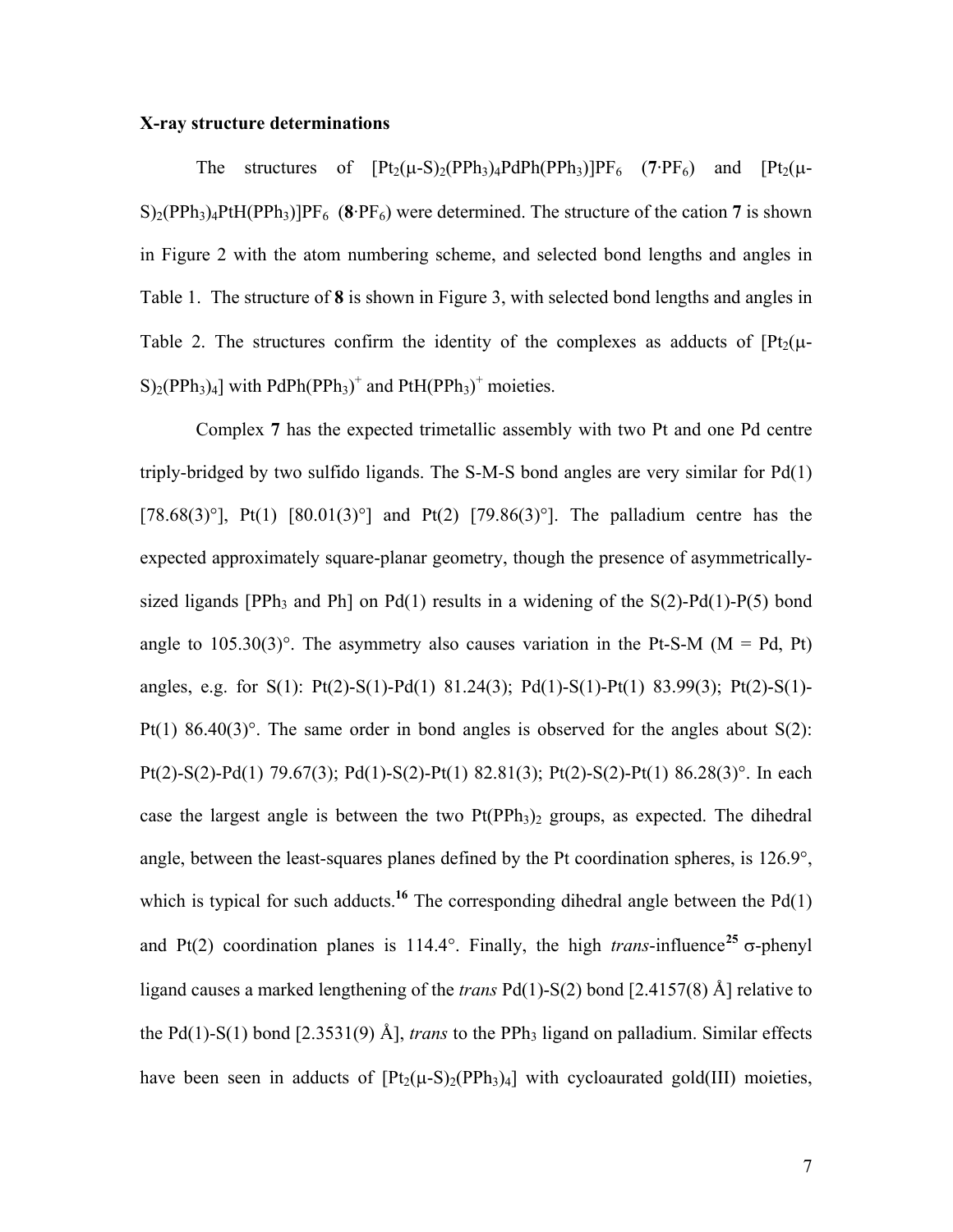such as **9**, where the Au-S bond *trans* to C [2.386(4) Å] is again significantly longer than the Au-S bond *trans* to N  $[2.366(4)$   $\text{\AA}]$ <sup>16</sup> For comparison, the palladium(II) dithiophosphinate complex  $[Pd(S_2PPh_2)(Ph)(PPh_3)]$  also shows longer and shorter Pd-S bond distances [2.4571(11) and 2.4029(10) Å] *trans* to higher and lower *trans*-influence Ph and PPh<sub>3</sub> ligands, respectively.<sup>[26](#page-4-0)</sup>

 The same general trends are also observed in the structure of **8**; the structure contains three approximately square-planar Pt centres, triply bridged by two sulfido ligands in a similar asymmetric fashion to **7** [e.g. Pt(3)-S(1)-Pt(2) 82.77(12); Pt(3)-S(1)- Pt(1) 81.54(11); Pt(2)-S(1)-Pt(1) 89.04(11)<sup>o</sup>]. The dihedral angle between the Pt(PPh<sub>3</sub>)<sub>2</sub> coordination planes is 135.6°. The hydride ligand was not found, but its presence can easily be inferred by both the presence of a 'vacant' coordination position on Pt(3), and by the significant asymmetry of the Pt(3)-S bond distances, with Pt(3)-S(2)  $[2.427(4)$  Å] being considerably longer than Pt(3)-S(1) *trans* to P(5) [2.350(4) Å], consistent with the presence of a high *trans*-influence hydride on Pt(3). The complex  $[CH_3C\{CH_2SPtH(PPh_3)\}_3]$  also contains the PtH(PPh<sub>3</sub>)S<sub>2</sub> coordination sphere, and provides a useful comparison with **8**; **<sup>24</sup>**the Pt-S bonds *trans* to hydride are significantly longer [e.g. 2.387(5) Å] compared to those *trans* to phosphine [2.344(4) Å]. Complex **8** also shows a widening of the  $S(2)$ -Pt(3)-P(5) bond angle involving the adduct PtH(PPh<sub>3</sub>) group, to  $106.07(12)$ °.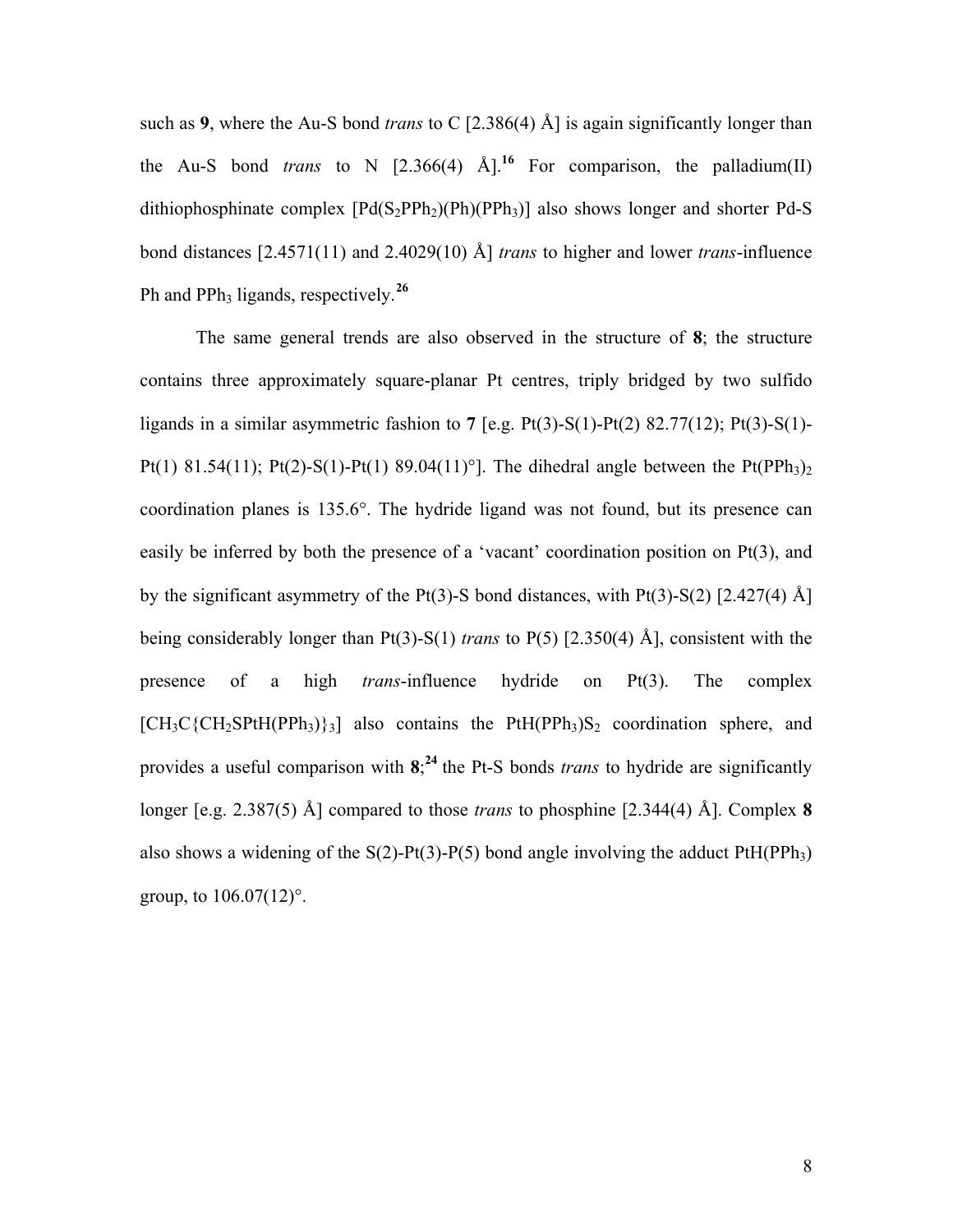### **Experimental**

### **Instrumentation**

 ESI mass spectra were recorded in positive-ion mode on a VG Platform II instrument, using methanol as the mobile phase and solvent, and a cone voltage of 20 V unless otherwise stated. Samples of isolated hexafluorophosphate salts were prepared for analysis by dissolution in a few drops of  $CH_2Cl_2$ , followed by dilution with methanol. Assignment of ions was aided by use of the ISOTOPE simulation program.**[27](#page-4-0)**

 NMR spectra were recorded on a Bruker AC300P spectrometer at 300.13 MHz  $({}^{1}H)$  or 121.51 MHz  $({}^{31}P)$  in CDCl<sub>3</sub> solution, and were referenced relative to residual CHCl<sub>3</sub> (<sup>1</sup>H) or external 85% H<sub>3</sub>PO<sub>4</sub> (<sup>31</sup>P).

#### **Materials**

Reactions were carried out in LR grade methanol. Products were recrystallised from dichloromethane and diethyl ether that were dried and distilled (from CaH2 and sodium-benzophenone ketyl respectively) under a nitrogen atmosphere prior to use. Petroleum spirits refers to the fraction of boiling point 40-60 ºC.

The compounds  $NH_4PF_6$  (Aldrich) and (*S*)-(+)-di- $\mu$ -chlorobis[ $\{2-(1-\mu)\}$ dimethylamino)ethyl}phenyl-*C*,*N*]dipalladium(II),  $-C_6H_4CHMeNMe_2-C^2$ ,*N*)]<sub>2</sub> (Precious Metals Online) were used as received. The following complexes were prepared by the literature procedure, or a minor variation thereof:  $[Pt_2(\mu-S)_2(PPh_3)_4]$ ,<sup>[28](#page-4-0)</sup>  $[PdCl(\eta^2-S)_2]$  $C_6H_4CH_2NMe_2-C,N$ ]<sub>2</sub>,<sup>[29](#page-4-0)</sup> [PdCl( $\eta^2$ -C<sub>6</sub>H<sub>3</sub>(OMe-3)CH<sub>2</sub>NMe<sub>2</sub>-C,N)]<sub>2</sub>,<sup>[30](#page-4-0)</sup> [PdCl(phimid)]<sub>2</sub>,<sup>[31](#page-4-0)</sup>  $[PdCl(2-benzylpyridyl)]_2$ ,<sup>23</sup>  $[PdCl(\eta^3-C_3H_5)]_2$ ,<sup>[32](#page-4-0)</sup> *trans*- $[PdBr(C_5H_4N)(PMePh_2)_2]$ ,<sup>[33](#page-4-0)</sup> *trans*-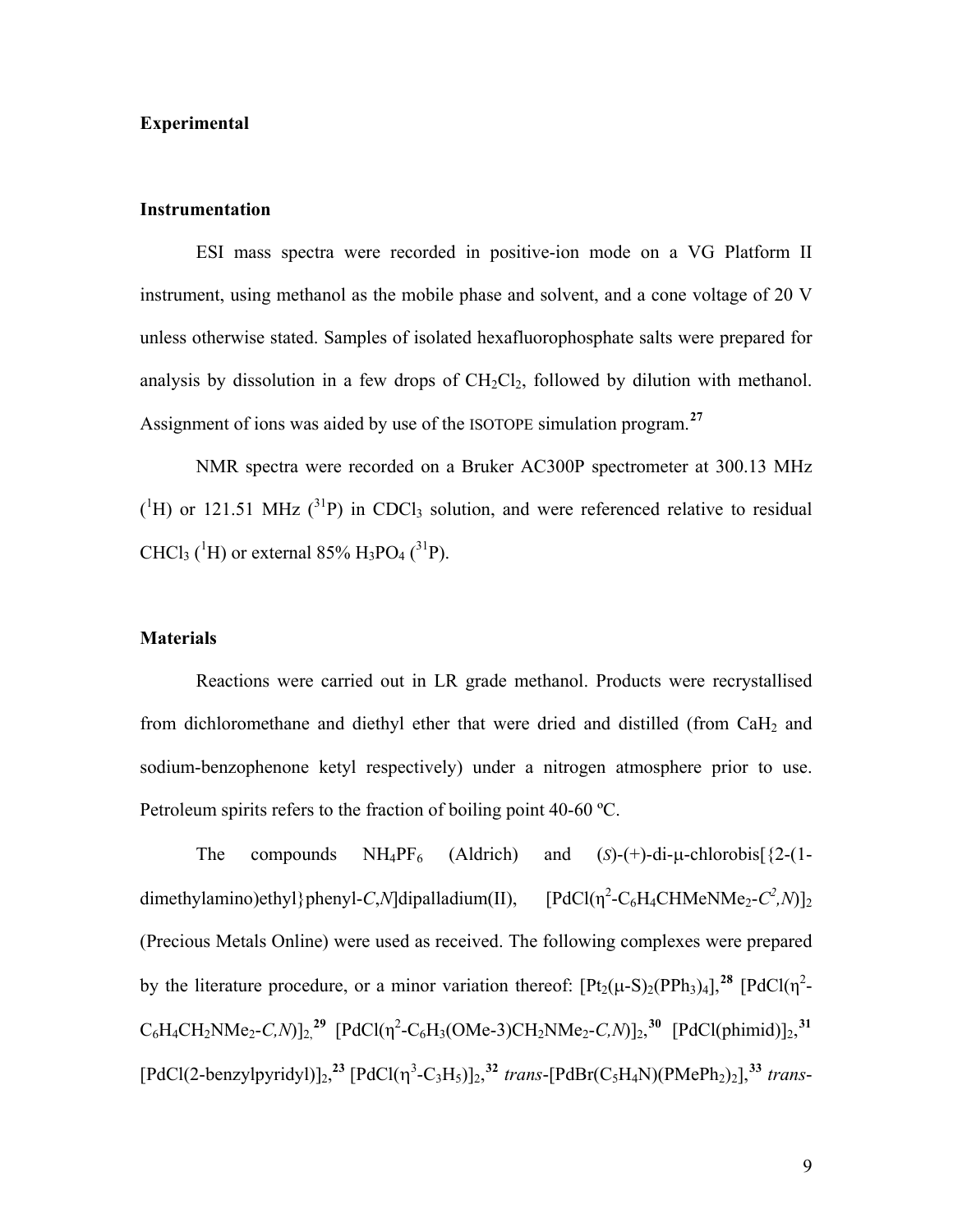$[PdBrPh(PPh<sub>3</sub>)<sub>2</sub>]$ <sup>[34](#page-4-0)</sup> and *trans*- $[PtHCl(PPh<sub>3</sub>)<sub>2</sub>].$ <sup>[35](#page-4-0)</sup>  $[Pd(OAc)(\eta^2-C_6H_4PPh_2=NPh-C,N)]_2$  was prepared from palladium(II) acetate and Ph3P=NPh following the method of Vicente *et al*. **[36](#page-4-0)**

# **Synthesis of [Pt2(**μ**-S)2(PPh3)4Pd(η<sup>2</sup> -C6H4CH2NMe2-***C,N***)]PF6 1a·PF6**

 $[Pt_2(\mu-S)_2(PPh_3)_4]$  (204 mg, 0.136 mmol) and  $[PdCl(\eta^2-C_6H_4CH_2NMe_2-C,N)]_2$  (40 mg, 0.072 mmol) were stirred in methanol (30 mL) at room temperature for 19 h. The resulting clear yellow solution was filtered to remove a trace of insoluble matter.  $NH_4PF_6$ (300 mg, 1.84 mmol) was added, followed by water (40 mL) to precipitate a cream solid. This was filtered and washed successively with water (2 x 20 mL) and petroleum spirits (10 mL), and dried under vacuum giving  $1a\text{·PF}_6$  as a cream powder (179 mg, 70%). Found: C, 50.9; H, 3.7; N, 0.8.  $C_{81}H_{72}F_6NP_5PdPt_2S_2$  (M<sub>r</sub> 1889) requires C, 51.5; H, 3.8; N, 0.7%. ESI MS, [**1a**]<sup>+</sup> m/z 1743. <sup>31</sup>P{<sup>1</sup>H} NMR, δ 18.6 (s, <sup>1</sup>J<sub>PtP</sub> 3135). <sup>1</sup>H NMR, δ 7.37-5.76 (*m*, aryl-H), 3.88 (*s*, CH<sub>2</sub>) and 2.37 (*s*, CH<sub>3</sub>).

# **Synthesis of**  $[Pt_2(\mu-S)_2(PPh_3)_4Pd(\eta^2-C_6H_3(OMe-3)CH_2NMe_2-C,N)]PF_6$  **1b·** $PF_6$

Following a similar procedure for  $1a$ ,  $[Pt_2(\mu-S)_2(PPh_3)_4]$  (415 mg, 0.277 mmol) and  $[PdCl(\eta^2-C_6H_3(OMe-3)CH_2NMe_2-C,N)]_2$  (89 mg, 0.145 mmol) in 30 mL methanol, with NH4PF6 (300 mg, 1.84 mmol) gave **1b**·PF6 (382 mg, 72%) as a cream powder. Found: C, 50.0; H, 3.9; N, 0.8.  $C_{82}H_{74}N F_6OP_5PdPt_2S_2$  (M<sub>r</sub> 1919) requires C, 51.3; H, 3.9; N, 0.7%. ESI MS,  $[1b]^+$   $m/z$  1773. <sup>31</sup>P{<sup>1</sup>H} NMR,  $\delta$  18.2  $(m, {}^{1}J_{\text{PtP}}$  3112). <sup>1</sup>H NMR,  $\delta$  7.37-6.46  $(m,$ aryl-H), 3.82 (*s*, CH<sub>2</sub>), 3.39 (*s*, OCH<sub>3</sub>) and 2.29 (*s*, NMe<sub>2</sub>).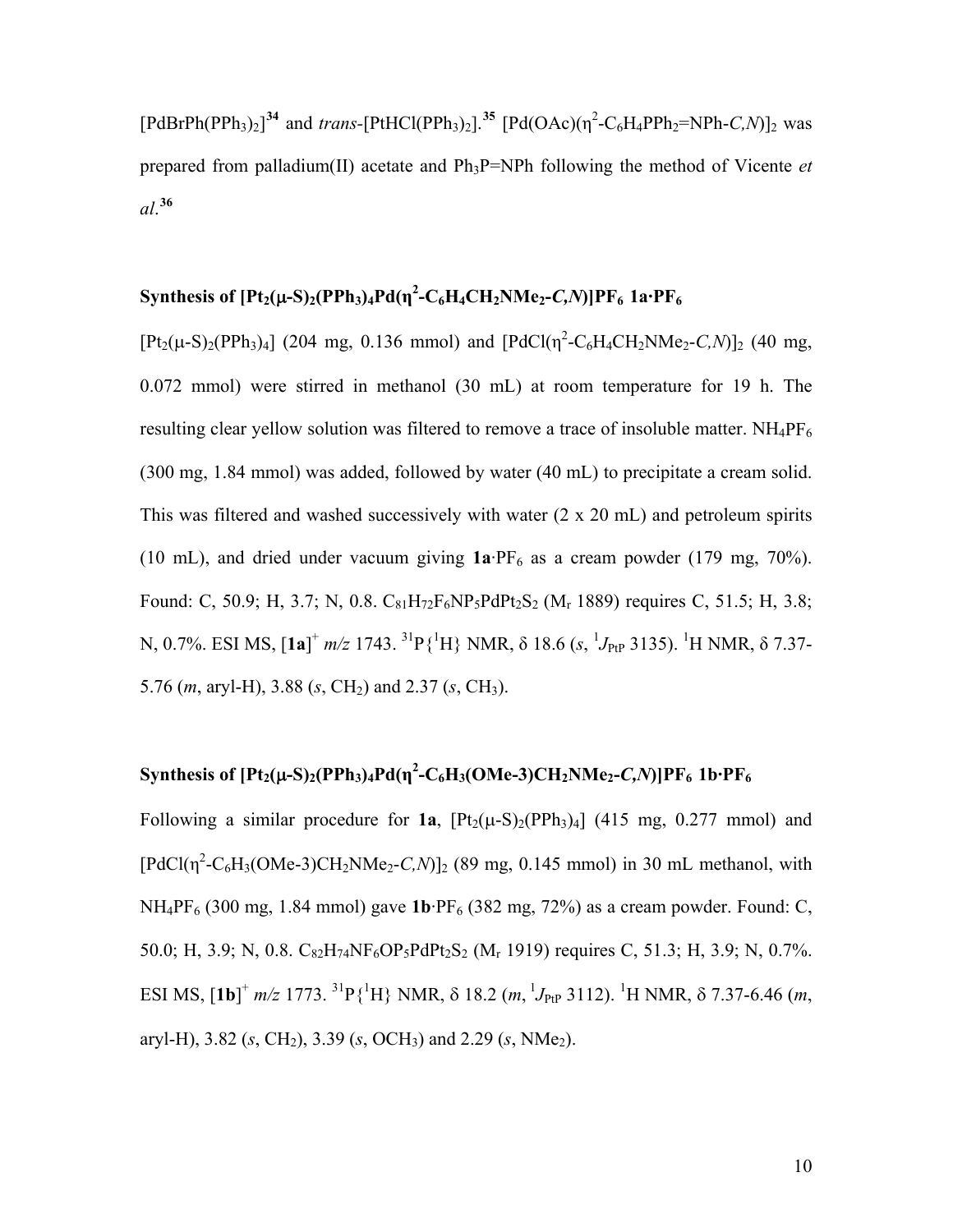# **Synthesis of [Pt2(**μ**-S)2(PPh3)4Pd(η<sup>2</sup> -C6H4CHMeNMe2-***C,N***)]PF6 1c·PF6**

Following a similar procedure for  $1a$ ,  $[Pt_2(\mu-S)_2(PPh_3)_4]$  (416 mg, 0.277 mmol) and (S)- $(+)$ -[PdCl( $\eta^2$ -C<sub>6</sub>H<sub>4</sub>CHMeNMe<sub>2</sub>-*C*,*N*)]<sub>2</sub> (85 mg, 0.147 mmol) in 30 mL methanol, with NH4PF6 (300 mg, 1.84 mmol) gave **1c**·PF6 (384 mg, 73%) as a cream powder. Found: C, 51.4; H 4.0; N, 0.7.  $C_{82}H_{74}N F_6P_5PdPt_2S_2$  (M<sub>r</sub> 1903) requires C, 51.8; H, 3.9; N, 0.7%. ESI MS,  $[1c]^+$   $m/z$  1757. <sup>31</sup>P{<sup>1</sup>H} NMR,  $\delta$  20.2  $(m, {}^{1}J_{\text{PtP}}$  3172 and 3115) and 17.5  $(m,$ <sup>1</sup>JPtP 3091). <sup>1</sup>H NMR, δ 7.38-5.68 (*m*, aryl-H), 3.55 (*q*, CHMe, *J*<sub>HH</sub> 6.3), 2.67 (*s*, NMe), 2.01 (*s*, NMe), and 1.71 (*d*, CHMe, *J*<sub>HH</sub> 6.3).

# **Synthesis of [Pt<sub>2</sub>(μ-S)<sub>2</sub>(PPh<sub>3</sub>)<sub>4</sub>Pd(η<sup>2</sup>-C<sub>6</sub>H<sub>4</sub>C<sub>3</sub>H<sub>5</sub>N<sub>2</sub>-***C,N***)]PF<sub>6</sub> 2·PF<sub>6</sub>**

 $[Pt_2(\mu-S)_2(PPh_3)_4]$  (98 mg, 0.0652 mmol) and  $[PdCl(\eta^2-C_6H_4C_3H_5N_2-C_6N)]_2$  (37 mg, 0.0653 mmol) were stirred in methanol (30 mL) at room temperature for 24 h. Insoluble material was removed by filtration through Celite and washed successively with methanol until the washing were colourless. The washings and filtrate were combined to give a clear red solution.  $NH_4PF_6$  (15 mg, 0.092 mmol) was added and the resulting suspension stirred for a further 30 min. Water (20 mL) was added to complete precipitation of the brick red powder, which was filtered, washed with water  $(2 \times 5 \text{ ml})$ , methanol (2 x 5 mL) and diethyl ether (2 x 5 mL) and dried *in vacuo*. Recrystallisation from  $CH_2Cl_2$  diethylether gave  $2.PF_6$  as a brown powder of the dichloromethane solvate  $(84 \text{ mg}, 62\%)$ . Found: C, 48.0; H, 3.7; N, 2.2. C<sub>81</sub>H<sub>69</sub>F<sub>6</sub>N<sub>2</sub>P<sub>5</sub>PdPt<sub>2</sub>S<sub>2</sub>·2CH<sub>2</sub>Cl<sub>2</sub> (M<sub>r</sub> 2070) requires C, 48.2; H, 3.6; N, 1.4%. ESI MS,  $[2]^+$  *m/z* 1754. <sup>31</sup>P{<sup>1</sup>H} NMR, δ 19.2 (*s*, <sup>1</sup>*J*<sub>PtP</sub> 3116). <sup>1</sup>H NMR,  $\delta$  8.22 (*d*, 1H, <sup>3</sup>J<sub>4,3</sub> 7.3, H-4), 7.55 (*t*, 1H, <sup>3</sup>J<sub>3,2/4</sub> 7.4, H-3), 7.34-6.96 (*m*, 60H, PPh3), 6.77 (*t*, 1H, <sup>3</sup> J2,1/3 7.4, H-2), 6.10 (*d*, 1H, <sup>3</sup> J1,2 7.3, H-1), 5.69 (*s*, NH), 3.73 (*t*,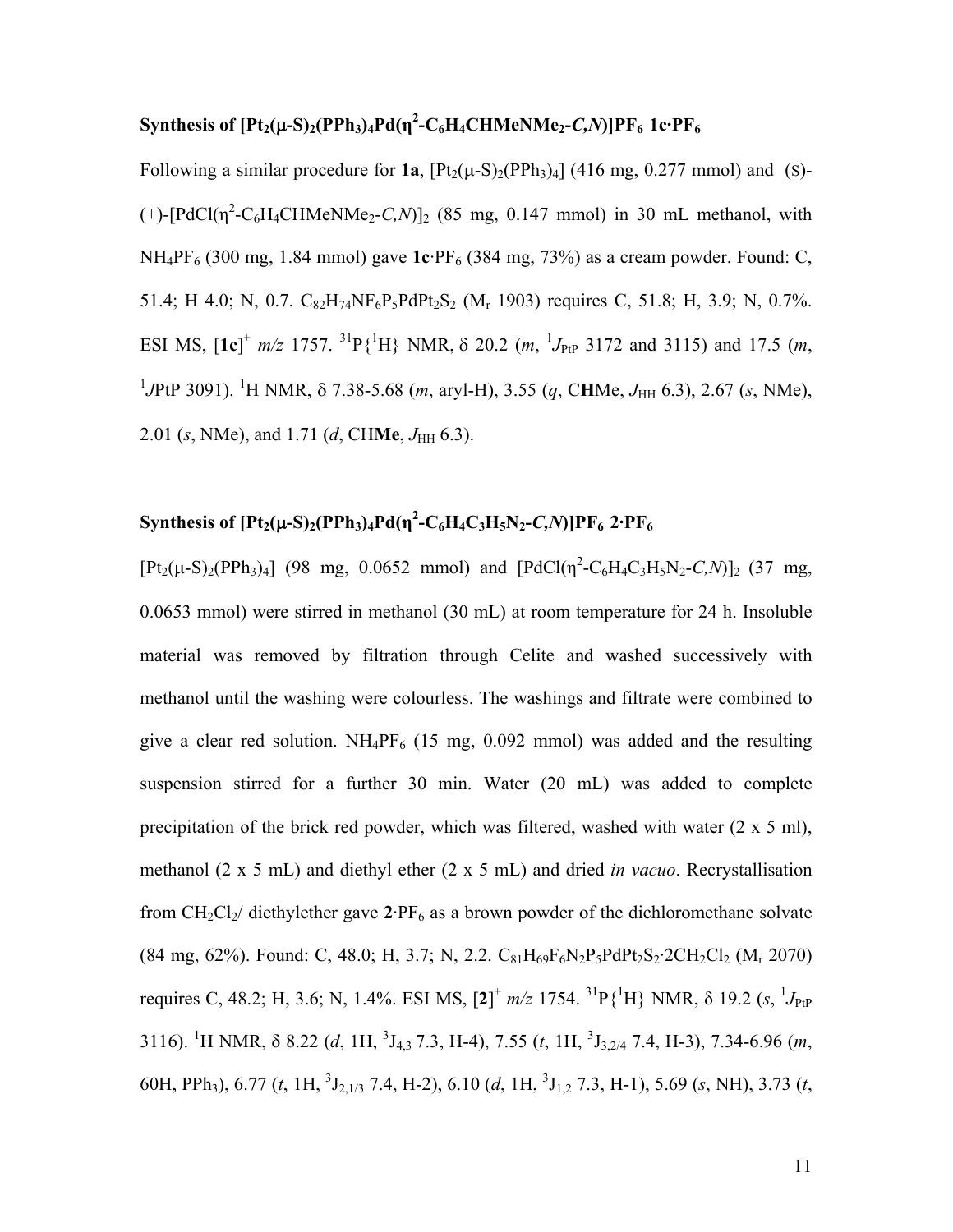2H, <sup>3</sup>J<sub>B,A</sub> 9.4, CH<sub>2B</sub>), and 3.04 (*t*, 2H, <sup>3</sup>J<sub>A,B</sub> 9.4, CH<sub>2A</sub>). <sup>13</sup>C{<sup>1</sup>H} NMR,  $\delta$  134.9-128 (*m*, aryl-C), 56.4 (*d*, CH<sub>2B</sub>), and 43.5 (*d*, CH<sub>2A</sub>).

NMR numbering scheme,  $S-S = [Pt_2(\mu-S)_2(PPh_3)_4]$ :



# **Synthesis of [Pt2(**μ**-S)2(PPh3)4Pd(η<sup>2</sup> -C6H4CH2C5H4N-***C,N)***]PF6 3·PF6**

 $[Pt<sub>2</sub>(\mu-S)<sub>2</sub>(PPh<sub>3</sub>)<sub>4</sub>]$  (100 mg, 0.066 mmol) and  $[PdCl(2-benzvlyvridv])<sub>2</sub>$  (44 mg, 0.066 mmol) were stirred in methanol (30 mL) at room temperature for 24 h to give a clear yellow solution.  $NH_4PF_6$  (20 mg, 0.123 mmol) was added and the suspension stirred for a further 1 h resulting in the formation of a yellow-brown precipitate, which was filtered and washed successively with water  $(2 \times 10 \text{ mL})$ , methanol  $(2 \times 5 \text{ mL})$ , and diethyl ether (10 mL) and dried under vacuum giving  $3.9F_6$  (104 mg, 81%). Found: C, 52.0; H, 3.7; N, 0.8. C<sub>84</sub>H<sub>90</sub>F<sub>6</sub>NP<sub>5</sub>PdPt<sub>2</sub>S<sub>2</sub> (M<sub>r</sub> 1943) requires C, 51.9; H, 4.7; N, 0.7%. ESI MS, [3]<sup>+</sup> m/z 1774. <sup>31</sup>P{<sup>1</sup>H} NMR, δ 18.8 (*m*, <sup>1</sup>*J*<sub>PtP</sub> 3106). <sup>1</sup>H NMR, δ 7.71 (*t*, 1H, <sup>3</sup>*J*<sub>2,1/3</sub> 7.3, H-2), 7.51  $(d, 1H, {}^{3}J_{1,2}$  7.7, H-1), 7.32-6.98 (*m*, 60H, PPh<sub>3</sub>), 7.18 (*d*, 1H,  ${}^{3}J_{7,8}$  7.2, H-7), 7.14 (*d*, 1H,  ${}^3J_{4,3}$  4.7, H-4), 6.91 (*t*, 1H,  ${}^3J_{8,7/9}$  7.2, H-8), 6.69 (*t*, 1H,  ${}^3J_{3,2/4}$  6.2, H-3), 6.44 (*t*, 1H,  ${}^3J_{9,8/10}$ 7.0, H-9), 5.98 (*d*, 1H,  ${}^{3}J_{10,9}$  7.2, H-10), and 4.39 (*s*, 2H, C<u>H<sub>2</sub></u>).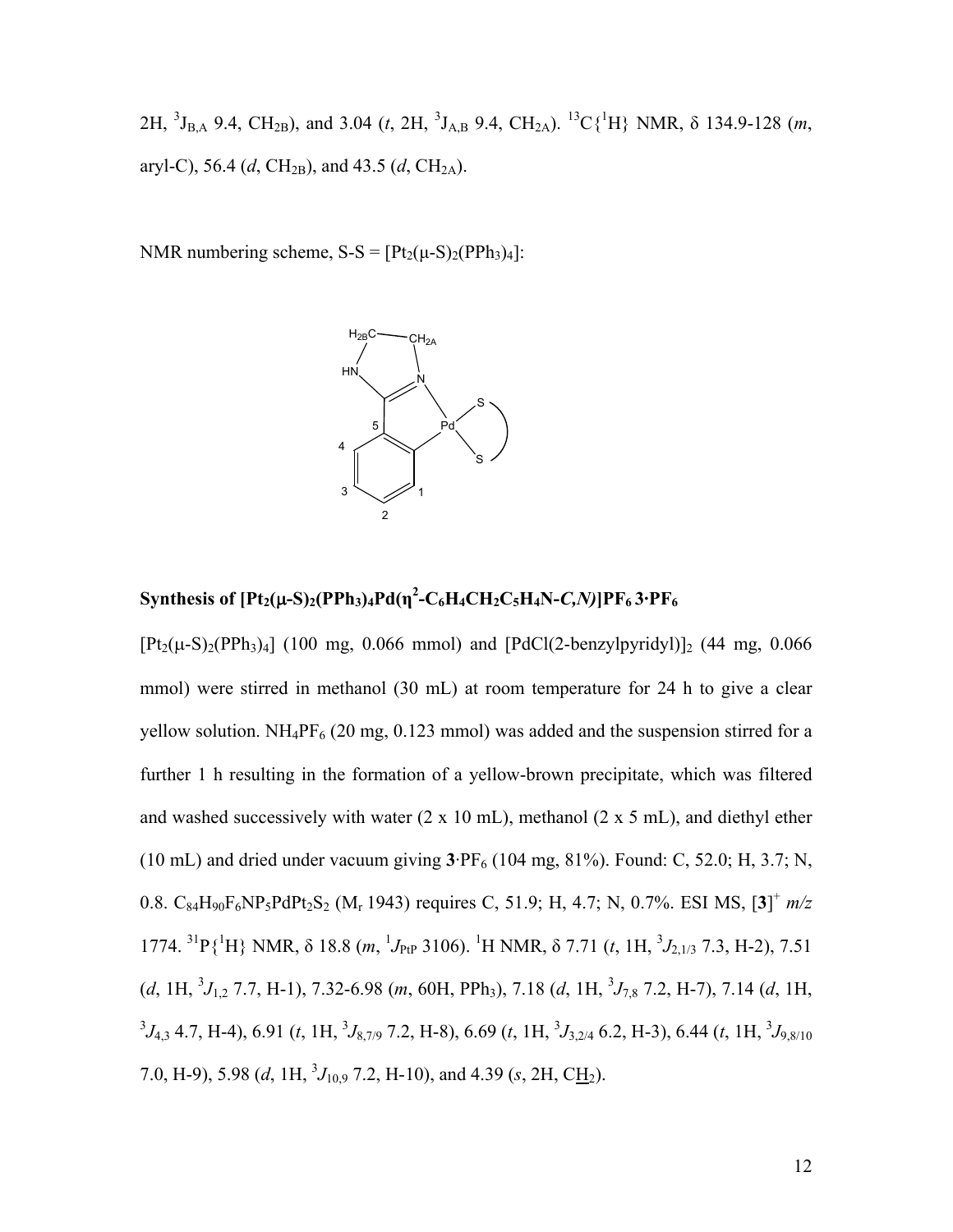NMR numbering scheme,  $S-S = [Pt_2(\mu-S)_2(PPh_3)_4]$ :



# $\text{Synthesis of } [\text{Pt}_2(\mu\text{-S})_2(\text{PPh}_3)_4\text{Pd}(\eta^2\text{-C}_6\text{H}_4\text{PPh}_2\text{=NPh-}C,N)]\text{PF}_6\text{4}\cdot\text{PF}_6$

 $[Pt_2(\mu-S)_2(PPh_3)_4]$  (100 mg, 0.066 mmol) and  $[Pd(OAc)(\eta^2-C_6H_4PPh_2=NPh-C,N)]_2$  (68.3 mg, 0.066 mmol) were stirred in methanol (30 mL) at room temperature for 24 h. The resulting orange solution was filtered through Celite and washed until the washings were colourless, to give a clear orange solution.  $NH_4PF_6$  (18 mg, 0.110 mmol) was added and the suspension stirred for a further 1 h resulting in the formation of a brown precipitate, which was filtered and washed successively with water  $(2 \times 10 \text{ mL})$ , methanol  $(2 \times 5 \text{ m})$ mL), and diethyl ether (10 mL) and dried under vacuum giving  $4.PF_6$  as yellow-brown plates (90 mg, 65%). Found: C, 54.2; H, 4.1; N, 1.2.  $C_{96}H_{79}F_{6}NP_{6}PdPtS_2$  (M<sub>r</sub> 2107) requires C, 54.7; H, 3.8; N, 0.7%. ESI MS,  $[4]^+$  *m/z* 1962. <sup>31</sup>P{<sup>1</sup>H} NMR, δ 43.2 (*s*, N=PPh<sub>2</sub>), 18.3 (*m*, <sup>1</sup>*J*<sub>PtP</sub> 3073), 16.4 (*m*, <sup>1</sup>*J*<sub>PtP</sub> 3152).

# Synthesis of  $[\text{Pt}_2(\mu\text{-S})_2(\text{PPh}_3)_4\text{Pd}(\eta^3\text{-C}_3\text{H}_5)]\text{PF}_6$  5 $\cdot\text{PF}_6$

 $[Pt_2(\mu-S)_2(PPh_3)_4]$  (100 mg, 0.066 mmol) and  $[PdCl(\eta^3-C_3H_5)]_2$  (25 mg, 0.066 mmol) were stirred in methanol (30 mL) at room temperature for 3 h.  $NH_4PF_6$  (17 mg, 0.104 mmol) was added and the suspension stirred for a further 1 h, after which time water (20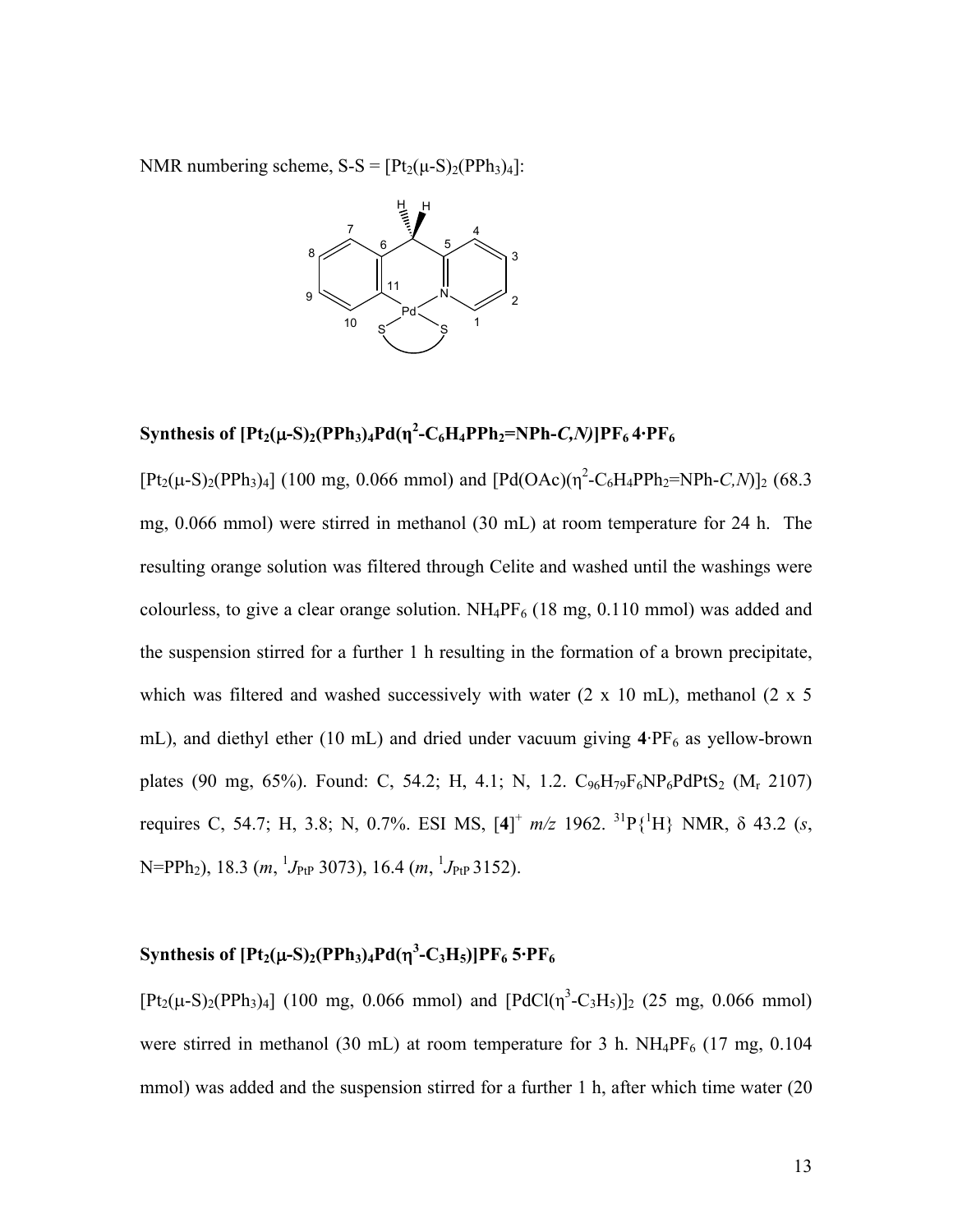mL) was added, resulting in the formation of a pinkish precipitate, which was filtered through a fine glass frit, washed successively with water  $(2 \times 10 \text{ mL})$ , methanol  $(2 \times 5 \text{ m})$ mL), and diethyl ether (10 mL) and dried under vacuum giving  $5.$  PF<sub>6</sub> as pale pink powder (56 mg, 47%). Found: C, 49.1; H, 3.7.  $C_{75}H_{65}F_{6}P_{5}PdP_{4}S_{2}$  (M<sub>r</sub> 1796) requires C, 50.2; H, 3.7%. ESI MS,  $[5]^+$   $m/z$  1650. <sup>31</sup>P{<sup>1</sup>H} NMR,  $\delta$  19.6 (s, <sup>1</sup>J<sub>PtP</sub> 3121). <sup>1</sup>H NMR (selected signals only),  $\delta$  5.17 (*qn*, 1H, <sup>3</sup>*J*<sub>B,A/C</sub> 4, CH), 3.54 (*d*, 2H, <sup>3</sup>*J*<sub>A,B</sub> 7, *syn*-CH<sub>2</sub>), 2.70 (d, 2H,  ${}^{3}J_{\rm C,B}$  12, *anti*-CH<sub>2</sub>).

#### **Synthesis of**  $[Pt_2(\mu-S)_2(PPh_3)_4Pd(C_5H_4N)(PMePh_2)]PF_6$  **6·** $PF_6$

 $[Pt_2(\mu-S)_2(PPh_3)_4]$  (100 mg, 0.066 mmol) and *trans*- $[PdBr(C_5H_4N)(PMePh_2)_2]$  (44 mg, 0.066 mmol) were stirred in methanol (30 mL) at room temperature for 12 h. The resulting yellow solution was filtered through Celite and the filter washed with methanol until the washings were colourless, resulting in a clear yellow solution. ESI MS analysis of the solution showed the  $[6 + H]^{2+}$  ion of the product at  $m/z$  944.5. NH<sub>4</sub>PF<sub>6</sub> (20 mg, 0.123 mmol) was added and the suspension stirred for a further 1 h, after which time water (20 mL) was added, resulting in the formation of a light yellow precipitate, which was filtered and washed successively with water (2 x 10 mL), methanol (2 x 5 mL), and diethyl ether (10 mL) and dried under vacuum giving  $6.$  PF $_6$  as an off-white powder (109 mg, 80%). Found: C, 52.9; H, 3.7; N, 0.8.  $C_{90}H_{77}F_6NP_6PdPt_2S_2$  (M<sub>r</sub> 2033) requires C, 53.2; H, 3.8; N, 0.7%. ESI MS,  $[6 + H]^{2+}$   $m/z$  944.5. <sup>31</sup>P{<sup>1</sup>H} NMR,  $\delta$  21.4 (s, PMePh<sub>2</sub>), 18.4 (*m*, <sup>1</sup> $J_{\text{PtP}}$  3204), 16.5 (*m*, <sup>1</sup> $J_{\text{PtP}}$  3140).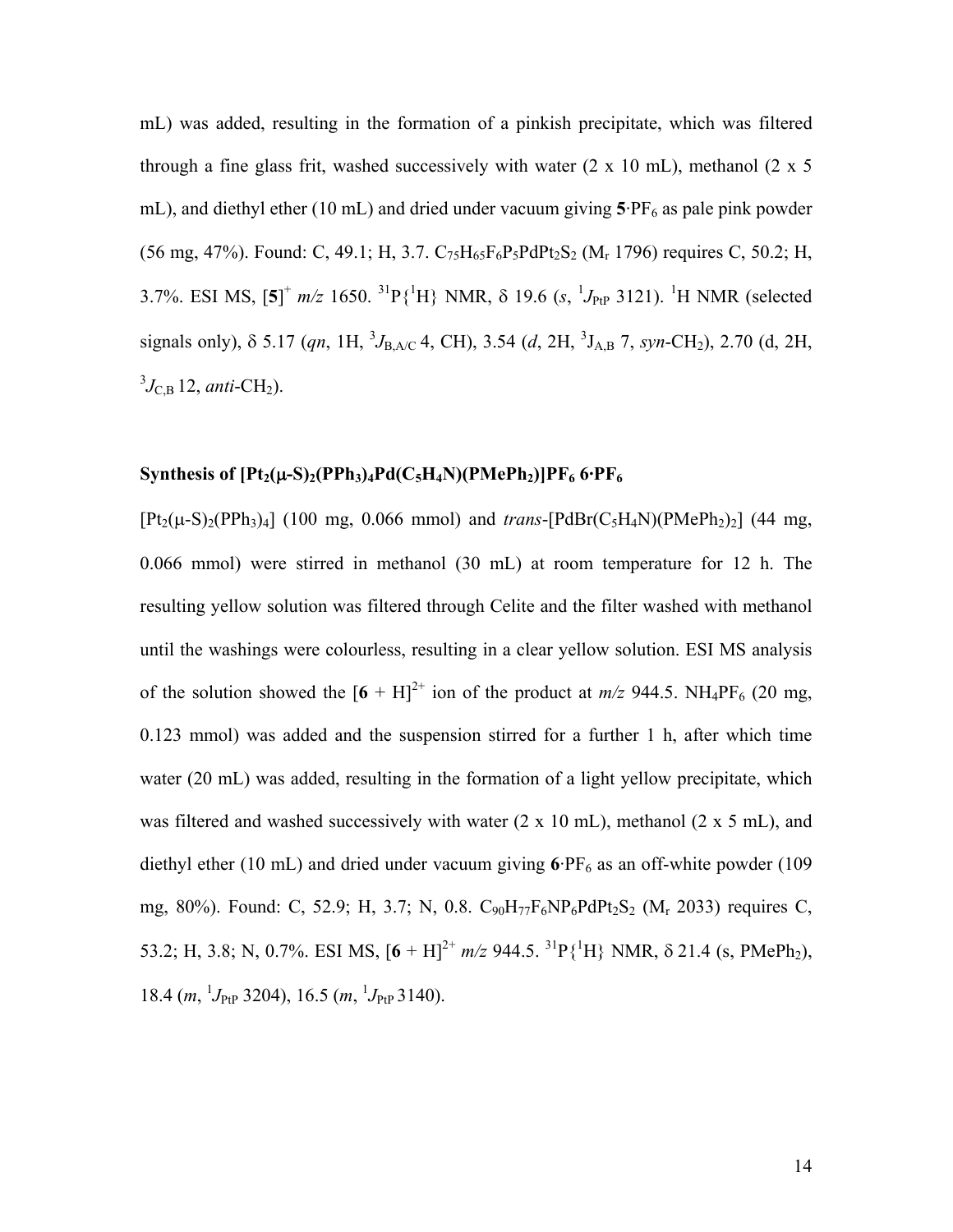#### **Synthesis of**  $[Pt_2(\mu-S)_2(PPh_3)_4PdPh(PPh_3)]PF_67\cdot PF_6$

 $[Pt_2(\mu-S)_2(PPh_3)_4]$  (259 mg, 0.172 mmol) and *trans*- $[PdBrPh(PPh_3)_2]$  (144 mg, 0.183 mmol) were stirred in methanol (40 mL) at room temperature for 24 h. The mixture was filtered giving a clear yellow solution.  $NH_4PF_6$  (300 mg, 1.84 mmol) was added to the filtrate giving a cream precipitate. After 10 min. water (20 mL) was added to assist precipitation. The product was filtered, and washed successively with water (20 mL), and diethyl ether (2 x 10 mL) and dried under vacuum giving  $7.PF_6$  as a cream powder (250) mg,  $69\%$ ). Found: C, 54.8; H, 3.8.  $C_{96}H_{80}F_{6}P_{6}P_{6}P_{6}P_{52}$  (M<sub>r</sub> 2094) requires C, 55.1; H, 3.9%. ESI MS,  $[7]^+$   $m/z$  1948. <sup>31</sup>P{<sup>1</sup>H} NMR,  $\delta$  21.4 (*m*, Pd-PPh<sub>3</sub>), 18.4 (*m*, <sup>1</sup>J<sub>PtP</sub> 3081), and 16.4  $(m, {}^{1}J_{\text{PtP}} 3121)$ .

#### **Synthesis of**  $[Pt_2(\mu-S)_2(PPh_3)_4PtH(PPh_3)]PF_68\cdot PF_6$

 $[Pt_2(\mu-S)_2(PPh_3)_4]$  (423 mg, 0.281 mmol) and *trans*- $[PtHCl(PPh_3)_2]$  (120 mg, 0.159 mmol) were stirred and refluxed in methanol (30 mL) for 3 h, giving a yellow suspension. The mixture was filtered and excess  $NH_4PF_6$  (300 mg, 1.84 mmol) was added to the filtrate giving a cream precipitate. This was filtered, washed with water (2 x 10 mL) and petroleum spirits  $(2 \times 10 \text{ mL})$  and dried under vacuum to give  $8.9\text{F}_6$  as a cream powder (204 mg, 34%). Found: C, 50.6; H, 3.6.  $C_{90}H_{76}F_{6}P_{6}P_{5}S_{2}$  (M<sub>r</sub> 2107) requires C, 51.3; H, 3.6%. ESI MS,  $[8]^+$   $m/z$  1961. <sup>31</sup>P{<sup>1</sup>H} NMR,  $\delta$  16.6 (*m*, PtHPPh<sub>3</sub>, <sup>1</sup>J<sub>PtP</sub> 4094), 15.2  $(m, {}^{1}J_{\text{PtP}}$  3130) and 14.1  $(m, {}^{1}J_{\text{PtP}}$  3209). <sup>1</sup>H NMR,  $\delta$  7.21-6.83  $(m, Ph)$  and -12.50  $(dt, \, {}^{1}J_{\rm PtH}$  1295).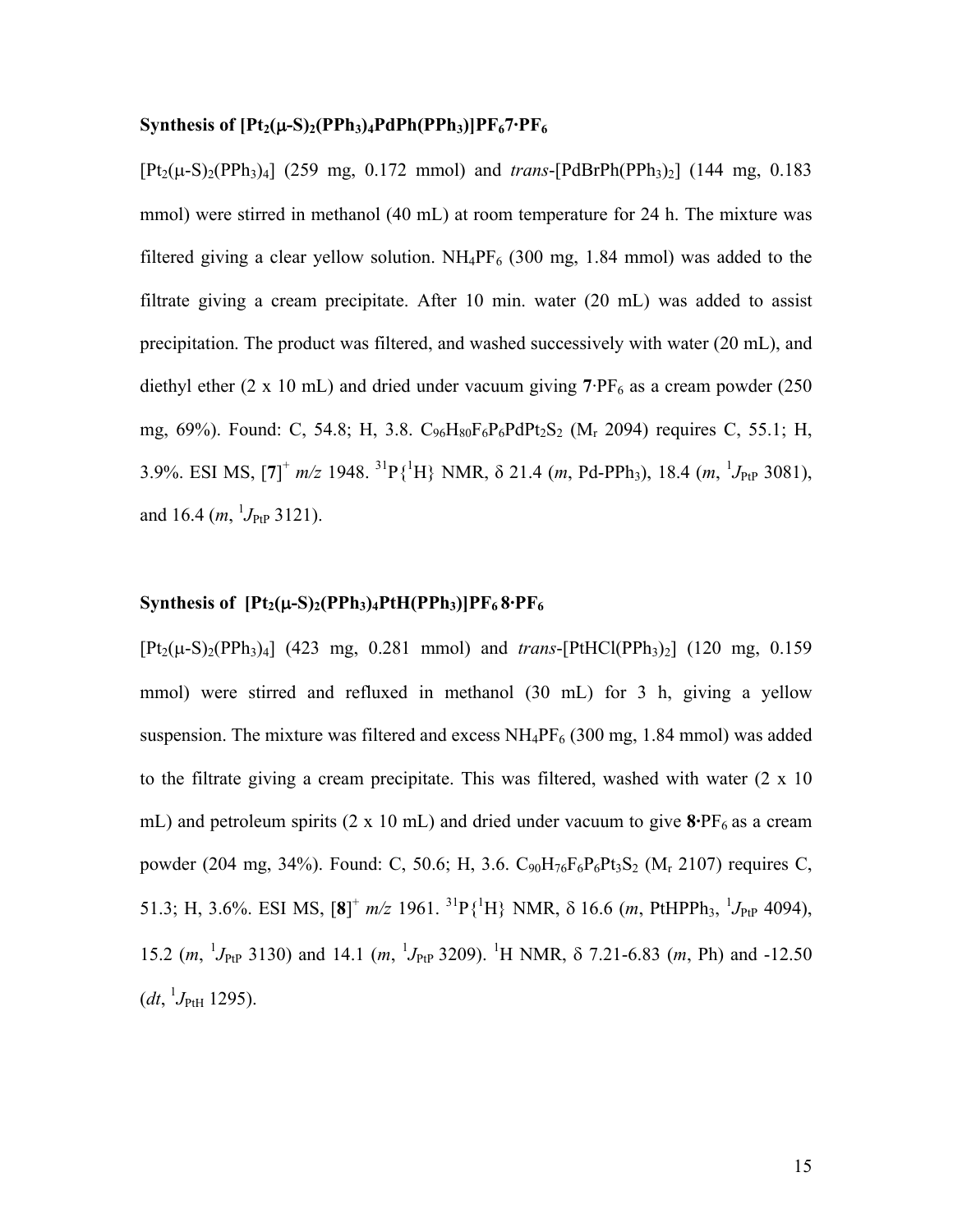#### **X-ray structure determinations**

X-ray data were collected on a Bruker Apex II CCD diffractometer, and corrected for absorption by a multi-scan procedure (SADABS).**[37](#page-4-0)** Structures were solved and refined using the SHELX programs.**[38](#page-4-0)** Crystal and refinement data are summarised in Table 3.

### $[Pt_2(\mu-S)_2(PPh_3)_4PdPh(PPh_3)]PF_6(7.PF_6.0.75CH_2Cl_2)$

The  $CH_2Cl_2$  molecules in the lattice are disordered over two partially occupied sites.

### $[Pt_2(\mu-S)_2(PPh_3)_4PtH(PPh_3)]PF_6$  (8· $PF_6$ )

Only thin plate crystals were obtained, giving a weak data set and a difficult absorption correction. Agreement indices are therefore higher than usual, and some appreciable, though chemically insignificant, residual peaks remained. The hydride on Pt(3) could not be located in the analysis, but its position *trans* to S(2) could be readily inferred.

### **Supplementary data**

 Crystallographic data have been deposited with the Cambridge Crystallographic Data Centre, CCDC Nos. 769419 (**7**) and 769420 (**8**). Copies of this information can be obtained free of charge from The Director, CCDC, 12 Union Road, Cambridge, CB2 1EZ, UK (fax: +44-1223-336033; e-mail [deposit@ccdc.cam.ac.uk](mailto:deposit@ccdc.cam.ac.uk) or www: [http://www.ccdc.cam.ac.uk](http://www.ccdc.cam.ac.uk/) ).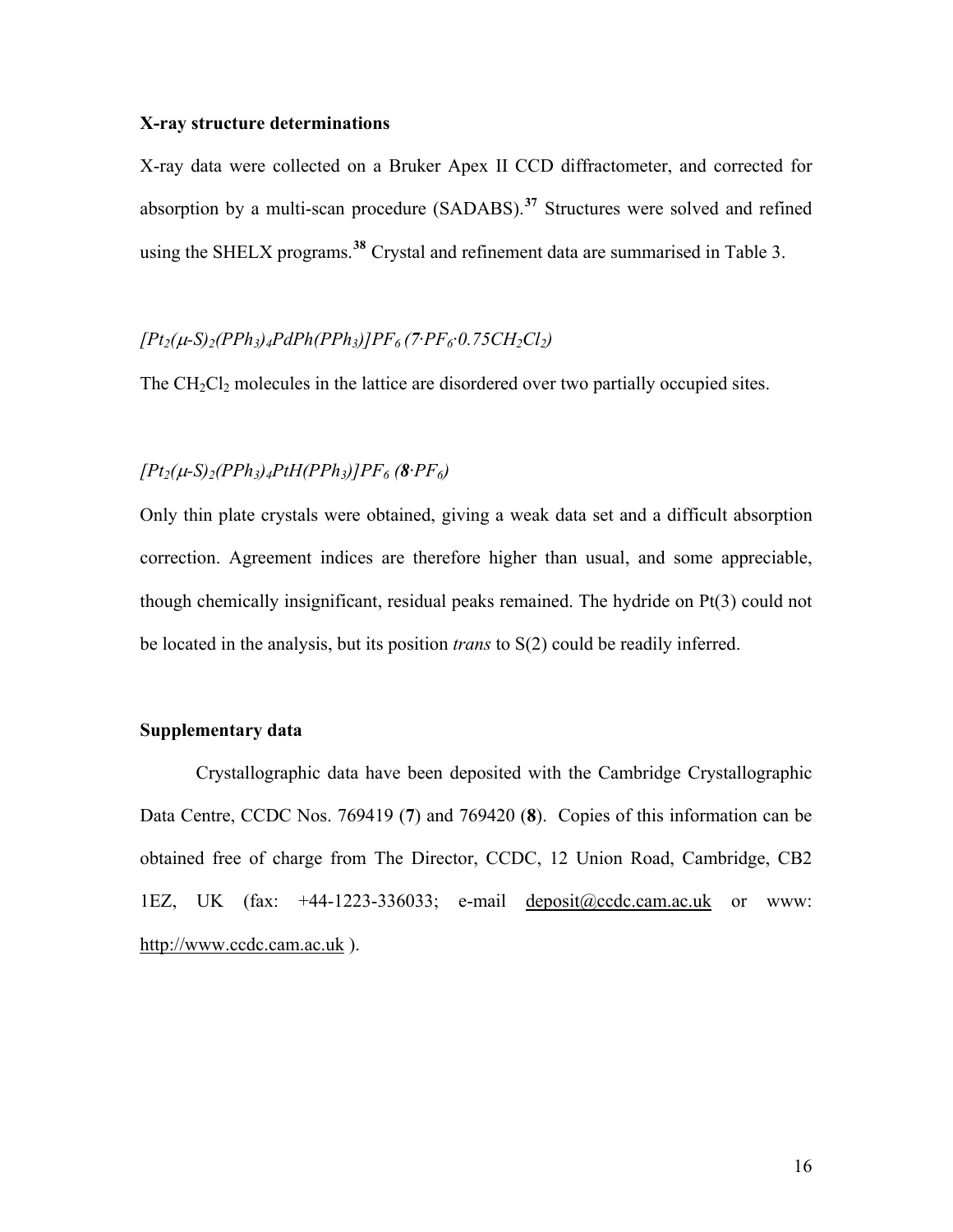## **Acknowledgements**

 We thank the University of Waikato (UW) and the National University of Singapore (NUS) for financial support of this work. WH and BCW thank the Asia:NZ Foundation for a grant to visit NUS, and Pat Gread for technical support with the mass spectrometry instrumentation. Dr. Jan Wikaira (University of Canterbury) is acknowledged for collection of the X-ray data sets, and Oguejiofo Ujam is thanked for recording some of the NMR spectra.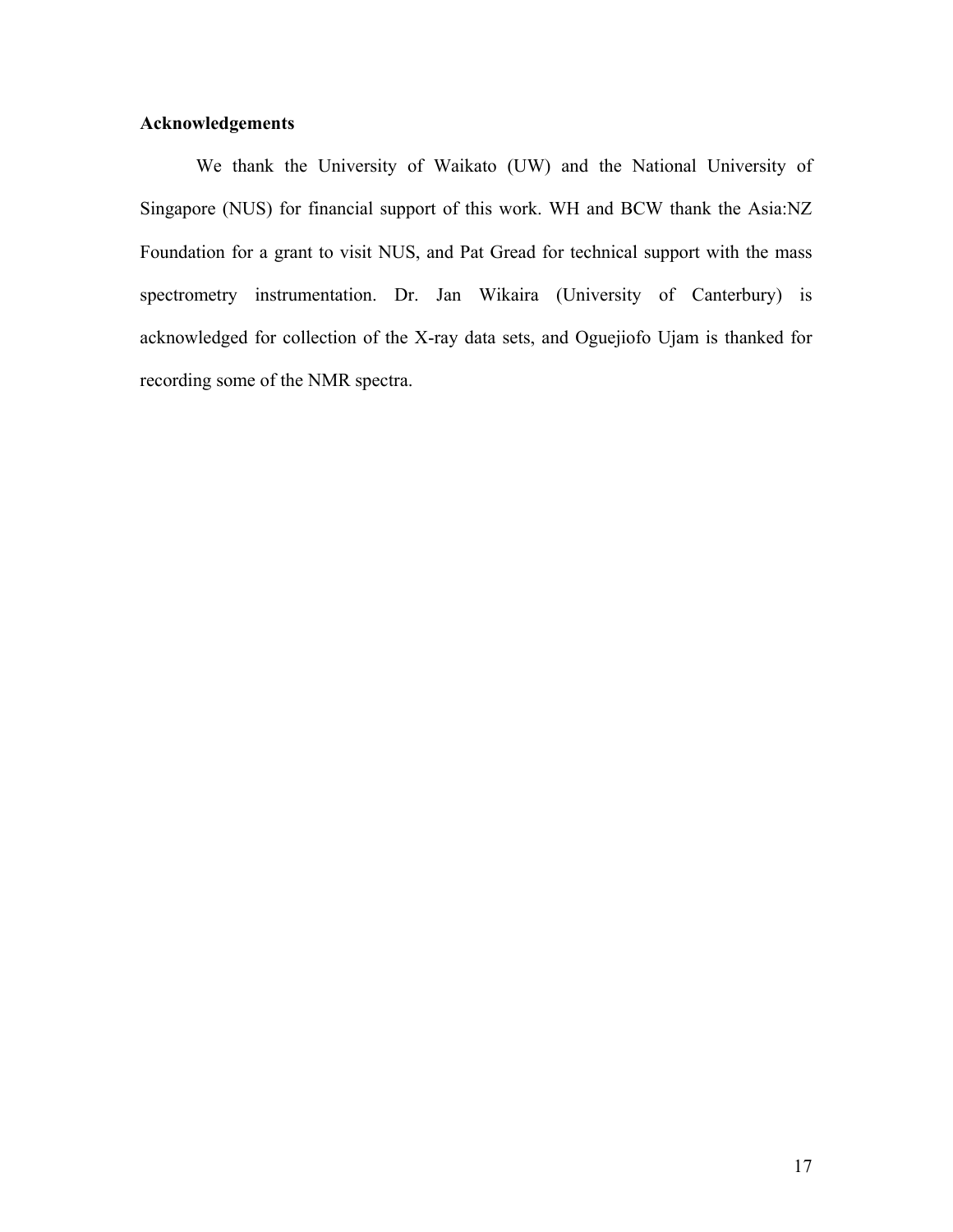**Table 1** Selected bond lengths (Å) and angles (°) for  $[Pt_2(\mu-S)_2(PPh_3)_4PdPh(PPh_3)]PF_67\cdot PF_6$ 

| $Pt(1)-P(2)$              | 2.2804(8) | $Pt(1)-P(1)$              | 2.3003(9) |
|---------------------------|-----------|---------------------------|-----------|
| $Pt(1)-S(2)$              | 2.3472(8) | $Pt(1)-S(1)$              | 2.3560(8) |
| $Pt(2)-P(3)$              | 2.2760(9) | $Pt(2)-P(4)$              | 2.2871(9) |
| $Pt(2)-S(1)$              | 2.3482(8) | $Pt(2)-S(2)$              | 2.3620(8) |
| $Pd(1)-C(1)$              | 2.034(3)  | $Pd(1)-P(5)$              | 2.2713(9) |
| $Pd(1)-S(1)$              | 2.3531(9) | $Pd(1)-S(2)$              | 2.4157(8) |
|                           |           |                           |           |
| $P(2)$ - $Pt(1)$ - $P(1)$ | 99.54(3)  | $S(2)$ -Pt(1)-S(1)        | 80.01(3)  |
| $P(3)$ - $Pt(2)$ - $P(4)$ | 97.70(3)  | $S(1)$ -Pt $(2)$ -S $(2)$ | 79.86(3)  |
| $C(1)$ -Pd(1)-P(5)        | 87.17(10) | $C(1)$ -Pd(1)-S(1)        | 89.78(10) |
| $P(5)$ - $Pd(1)$ -S(2)    | 105.30(3) | $S(1)$ -Pd $(1)$ -S $(2)$ | 78.68(3)  |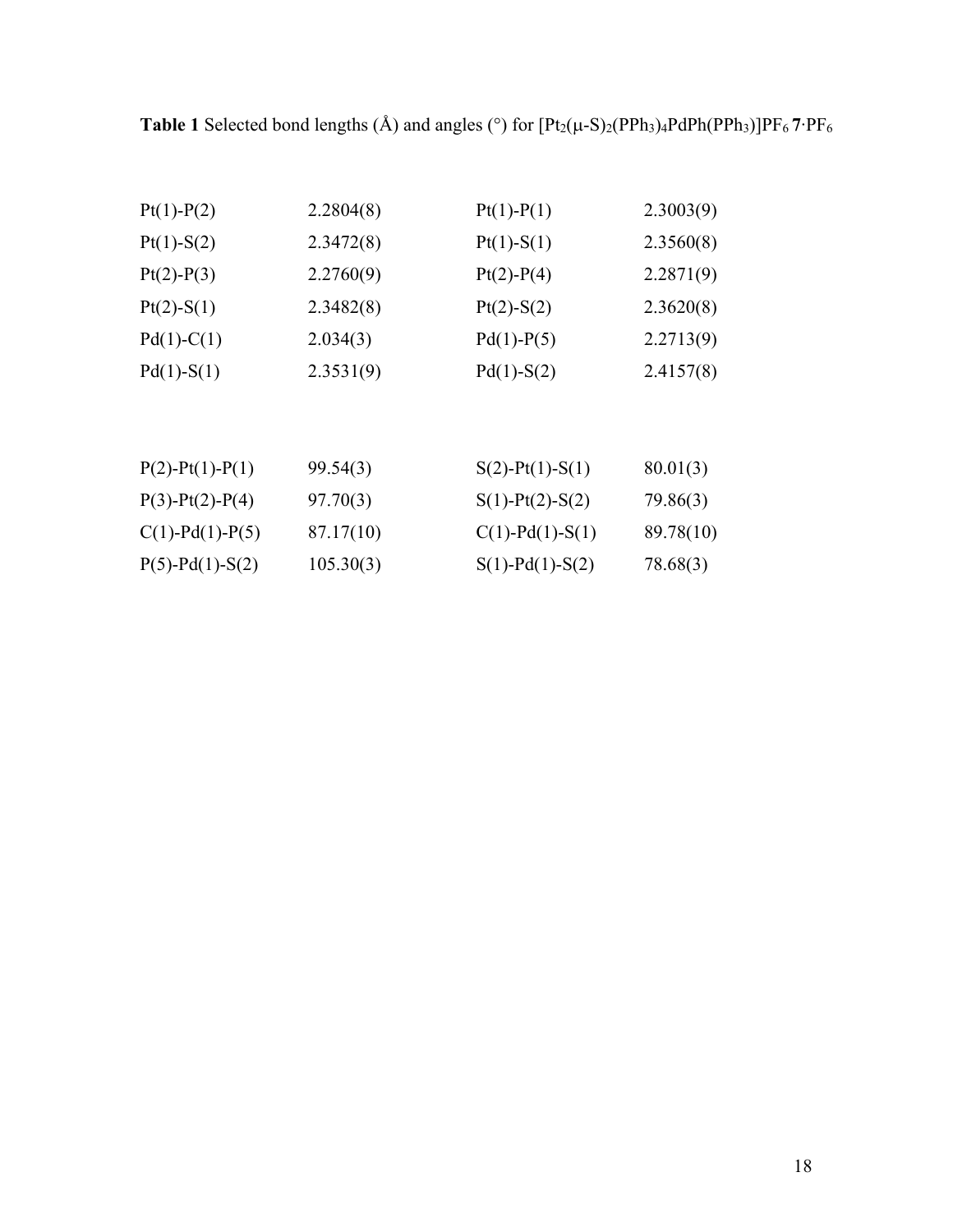**Table 2** Selected bond lengths (Å) and angles (°) for  $[Pt_2(\mu-S)_2(PPh_3)_4PtH(PPh_3)]PF_6$  8<sup>·</sup>PF<sub>6</sub>

| $Pt(1)-P(4)$              | 2.270(4)   | $Pt(1)-P(3)$              | 2.284(4)   |
|---------------------------|------------|---------------------------|------------|
| $Pt(1)-S(2)$              | 2.344(4)   | $Pt(1)-S(1)$              | 2.368(3)   |
| $Pt(2)-P(2)$              | 2.275(3)   | $Pt(2)-P(1)$              | 2.278(4)   |
| $Pt(2)-S(1)$              | 2.351(4)   | $Pt(2)-S(2)$              | 2.380(3)   |
| $Pt(3)-P(5)$              | 2.219(4)   | $Pt(3)-S(1)$              | 2.350(4)   |
| $Pt(3)-S(2)$              | 2.427(4)   |                           |            |
| $P(4) - Pt(1) - P(3)$     | 99.68(14)  | $S(2)$ -Pt(1)-S(1)        | 79.29(12)  |
| $P(2) - Pt(2) - P(1)$     | 99.60(13)  | $S(1)$ -Pt $(2)$ -S $(2)$ | 78.92(12)  |
| $P(5)$ - $Pt(3)$ - $S(1)$ | 174.35(13) | $P(5)$ - $Pt(3)$ - $S(2)$ | 106.07(12) |
| $S(1)$ -Pt $(3)$ -S $(2)$ | 78.00(12)  |                           |            |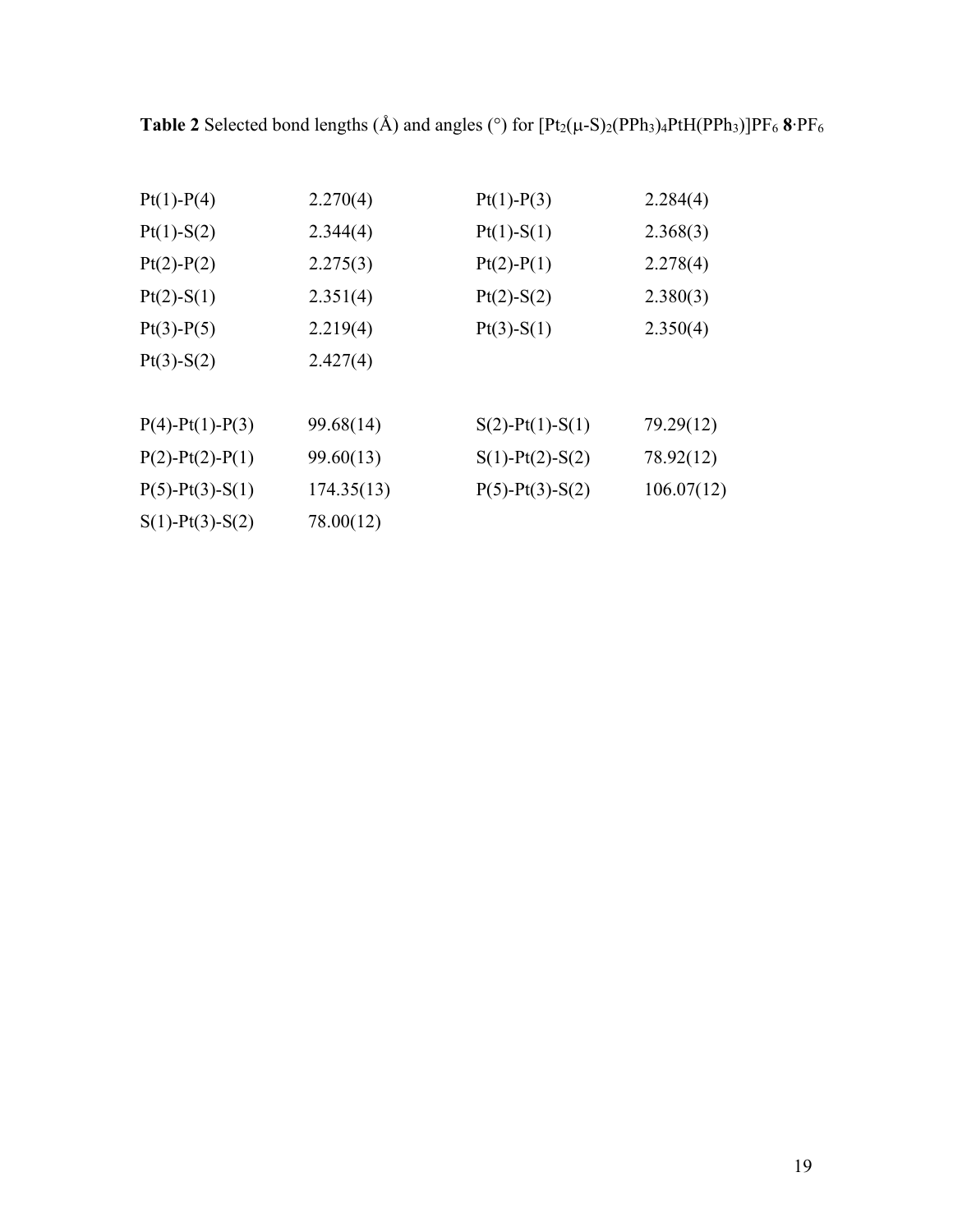**Table 3** Crystal data and refinement details for  $[Pt_2(\mu-S)_2(PPh_3)_4PdPh(PPh_3)]PF_6$  **7·** $PF_6$  and  $[Pt_2(\mu-S)_2(PPh_3)_4PdPh(PPh_3)]PF_6$ S)2(PPh3)4PtH(PPh3)]PF6 **8·**PF6

|                                                      | $7.$ PF <sub>6</sub> $\cdot$ 0.75CH <sub>2</sub> Cl <sub>2</sub> | $8$ ·PF <sub>6</sub>                |
|------------------------------------------------------|------------------------------------------------------------------|-------------------------------------|
| Molecular formula                                    | $C_{96.75}H_{81.5}Cl_{1.5}F_6P_6PdPt_2S_2$                       | $C_{90}H_{76}F_{6}P_{6}Pt_{3}S_{2}$ |
| Formula weight                                       | 2157.81                                                          | 2106.72                             |
| Temperature $(K)$                                    | 93(2)                                                            | 93(2)                               |
| Wavelength $(A)$                                     | 0.71073                                                          | 0.71073                             |
| Crystal system                                       | Monoclinic                                                       | Orthorhombic                        |
| Space group                                          | C2/c                                                             | Pbca                                |
| Unit cell dimensions                                 |                                                                  |                                     |
| $a(\AA)$                                             | 49.9819(19)                                                      | 23.978(4)                           |
| b(A)                                                 | 15.1532(6)                                                       | 25.180(2)                           |
| c(A)                                                 | 26.5295(10)                                                      | 27.590(4)                           |
| $\beta$ (°)                                          | 119.597(2)                                                       | 90                                  |
| $V(\AA^3)$                                           | 17471.3(12)                                                      | 16658(4)                            |
| Ζ                                                    | 8                                                                | 8                                   |
| $D_{\text{(calc)}} (g \text{ cm}^{-3})$              | 1.641                                                            | 1.680                               |
| $\mu(Mo-K\alpha)$ (mm <sup>-1</sup> )                | 3.662                                                            | 5.250                               |
| F(000)                                               | 8524                                                             | 8208                                |
| Crystal size (mm)                                    | $0.26 \times 0.20 \times 0.13$                                   | $0.50 \times 0.40 \times 0.04$      |
| $\theta$ range for data collection (°) 2.70 to 31.95 |                                                                  | 2.02 to 26.00                       |
| Reflections collected                                | 118062                                                           | 67979                               |
| Independent reflections                              | 27546                                                            | 15760                               |
| $R_{\text{(int)}}$                                   | 0.0503                                                           | 0.0802                              |
| Max and min. transmission                            | 0.6475 and 0.4494                                                | 0.8175 and 0.1788                   |
| Data/restraints/parameters                           | 27546 / 0 / 1069                                                 | 15760 / 0 / 928                     |
| GOF on $F^2$                                         | 1.020                                                            | 1.050                               |
| Final $R$ indices                                    |                                                                  |                                     |
| $R_1$ [ $I > 2\sigma(I)$ ]                           | 0.0330                                                           | 0.0641                              |
| $R_1$ (all data)                                     | 0.0605                                                           | 0.1353                              |
| $wR_2[I > 2\sigma(I)]$                               | 0.0743                                                           | 0.1559                              |
| $wR_2$ (all data)                                    | 0.0857                                                           | 0.2095                              |
| Largest peak and                                     | 2.119                                                            | 3.510                               |
| hole (e $\AA^{-3}$ )                                 | $-1.539$                                                         | $-2.465$                            |
|                                                      |                                                                  |                                     |

l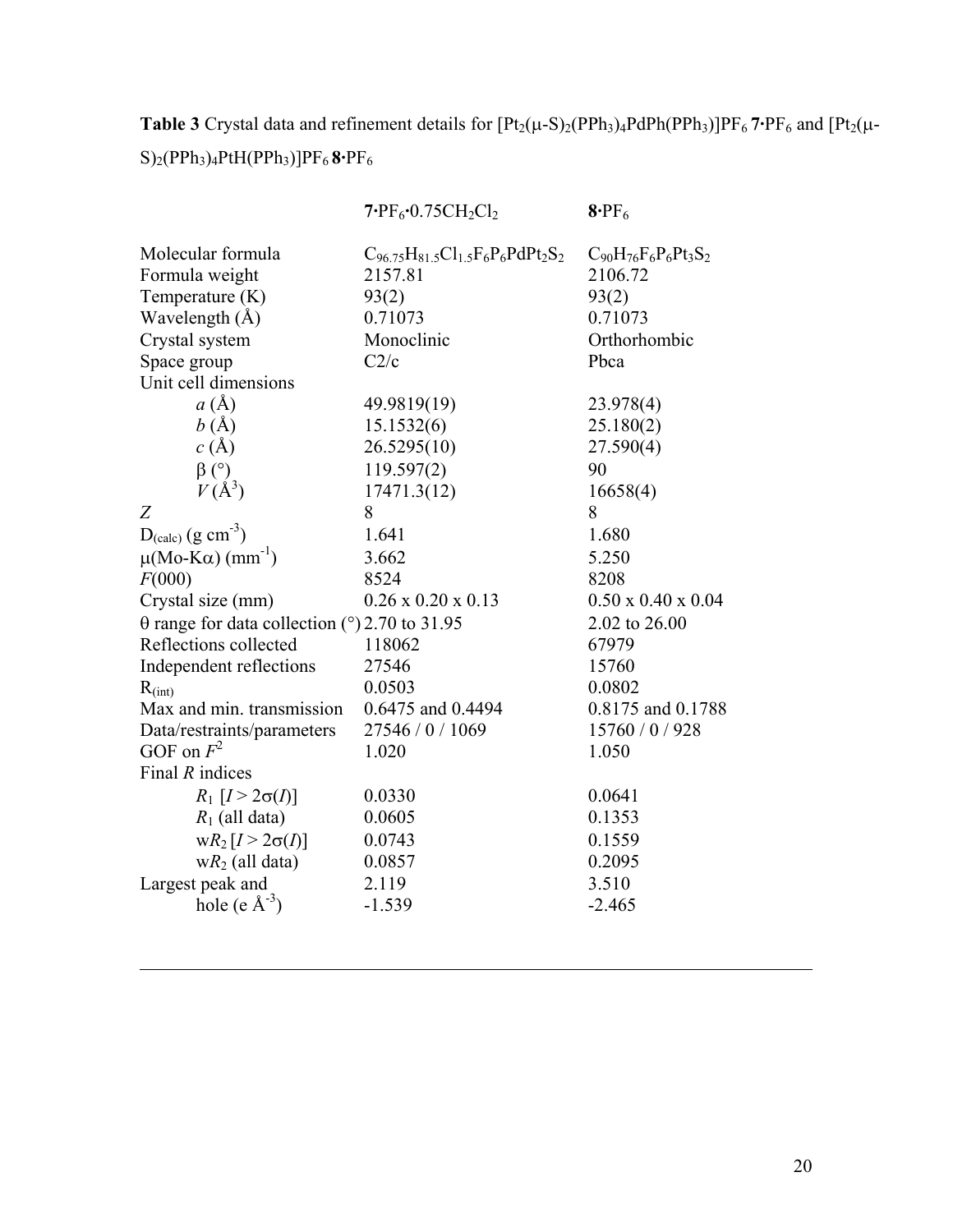













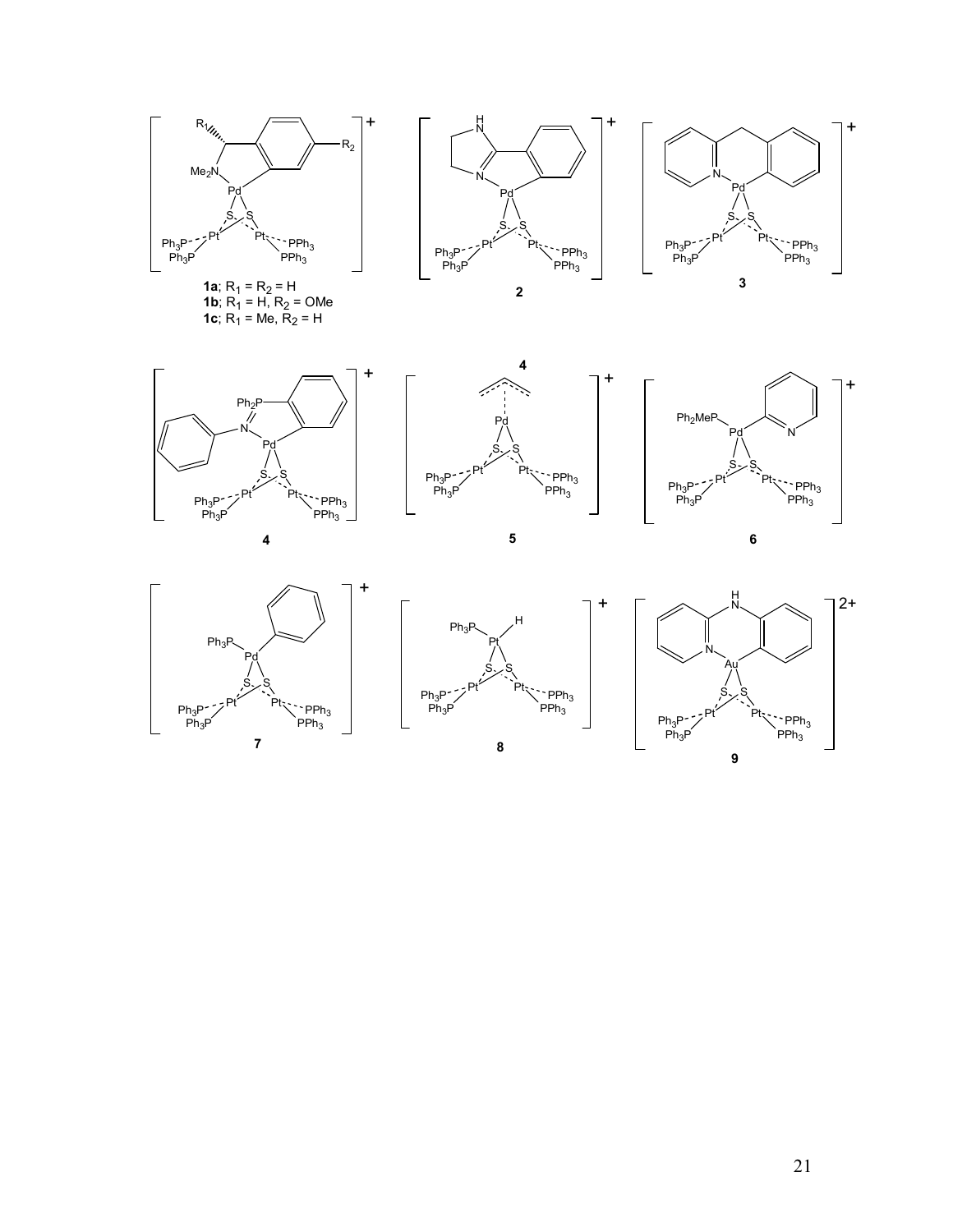

Figure 1 Positive ion ESI mass spectra of complex 1c·PF<sub>6</sub> at cone voltages of 50, 90 and 100 V; *m/z* values of major ions are given in italics.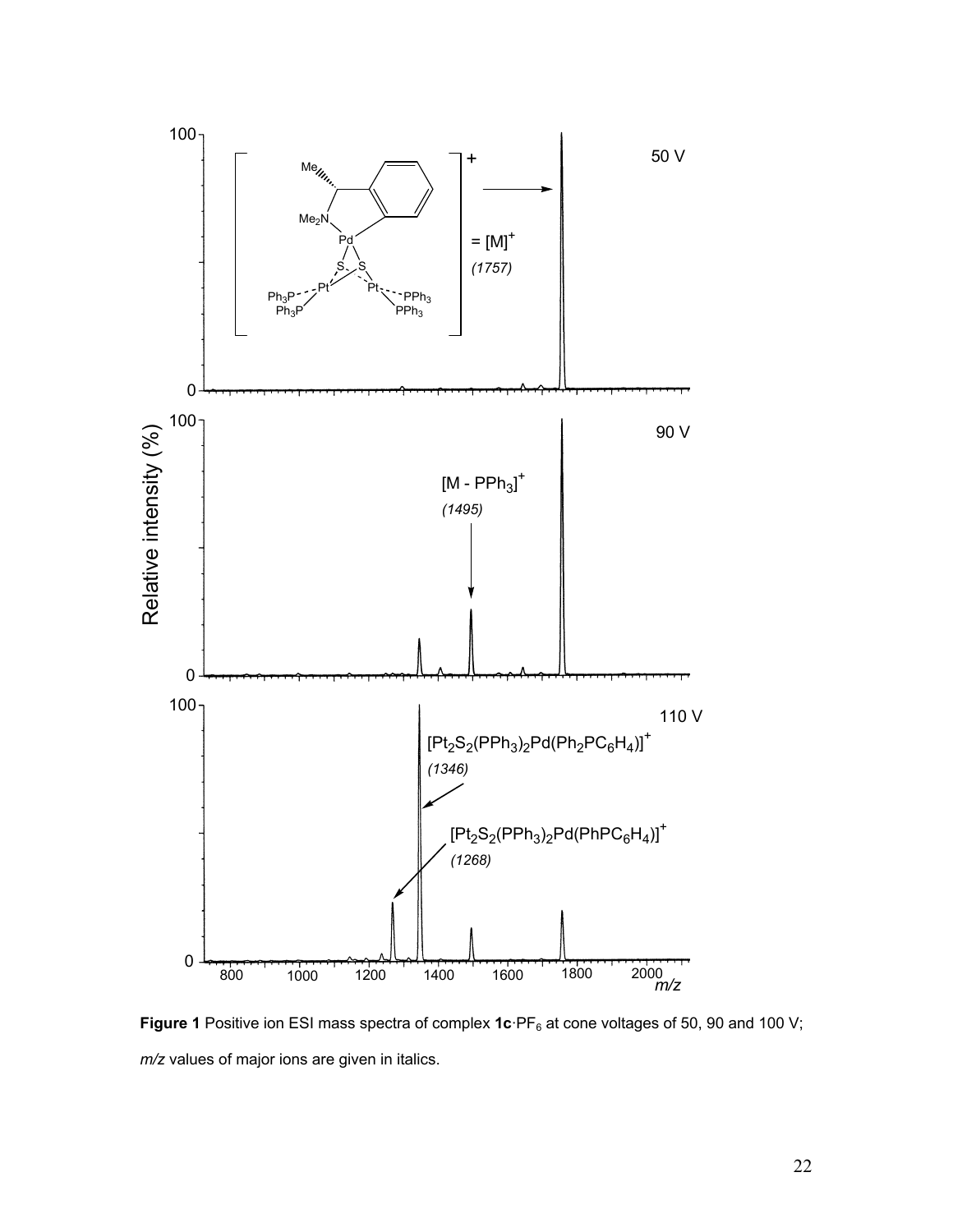

**Figure 2** Molecular structure of the cation of  $[Pt_2(\mu-S)_2(PPh_3)_4PdPh(PPh_3)]PF_6$  (7 $\cdot PF_6$ ); phenyl rings of the platinum-bonded  $\text{PPh}_3$  ligands have been omitted for clarity.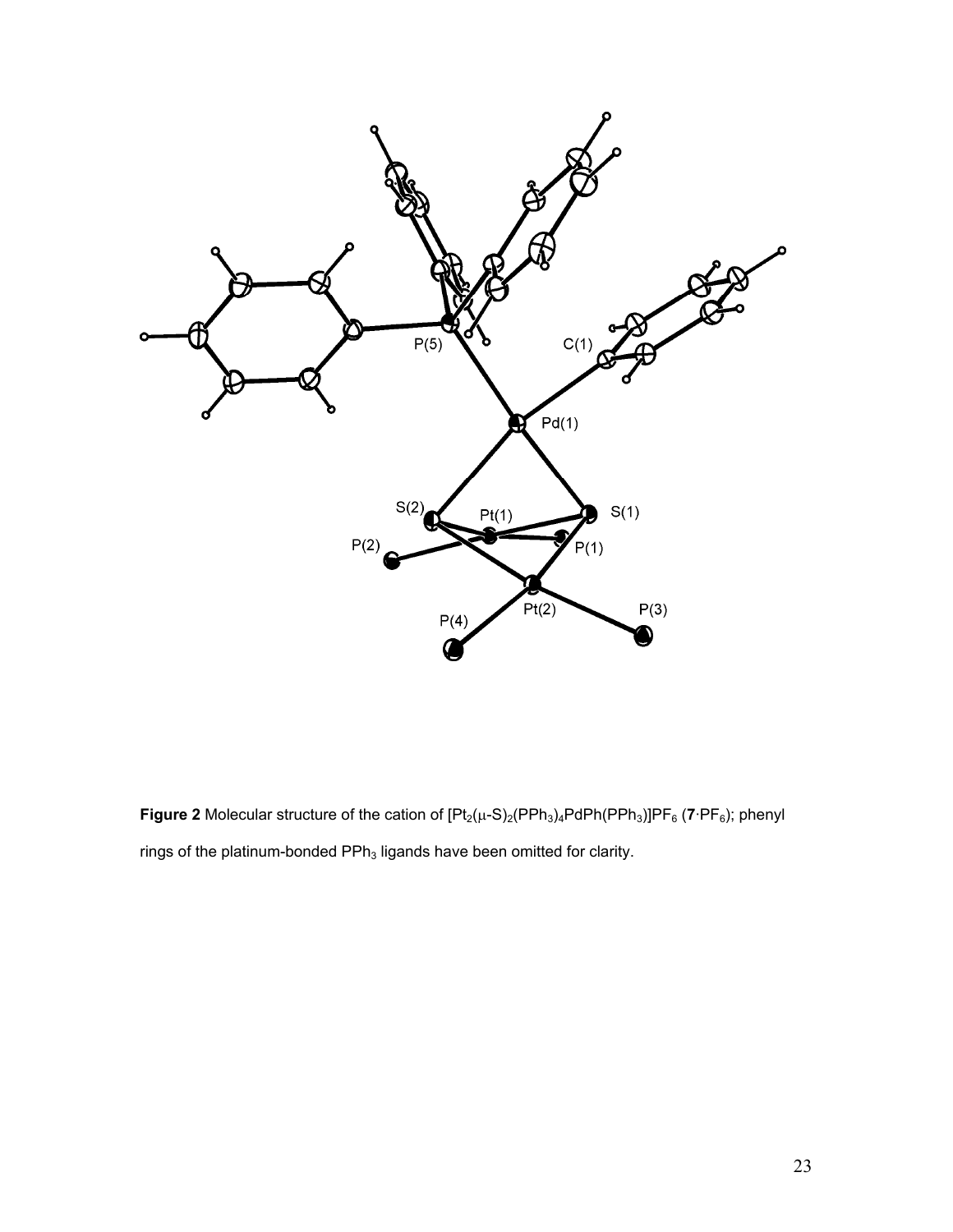

**Figure 3** Molecular structure of the cation of  $[Pt_2(\mu-S)_2(PPh_3)_4PH(PPh_3)]PF_6$  (8·PF<sub>6</sub>)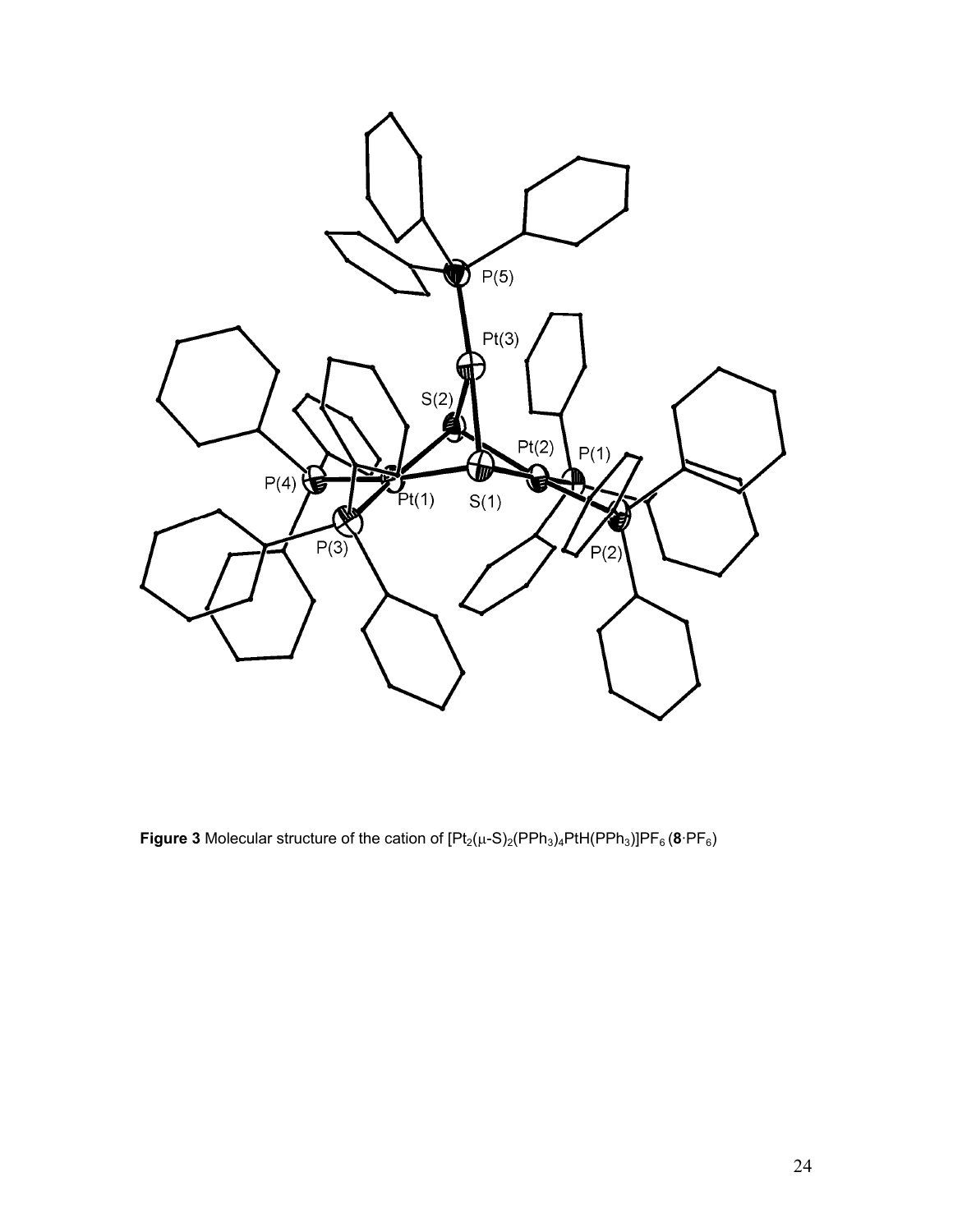# **References**

 $\overline{a}$ 

**<sup>1</sup>** S.-W. A. Fong and T. S. A. Hor, J. Chem. Soc. Dalton Trans. (1999) 3103.

**<sup>3</sup>** B.-H. Aw, K. K. Looh, H. S. O. Chan, K. L. Tan and T. S. A. Hor, J. Chem. Soc., Dalton Trans. (1994) 3177.

**<sup>4</sup>** Z. Li, H. Liu, K. F. Mok, A. S. Batsanov, J. A. K. Howard and T. S. A. Hor, J. Organomet. Chem. 575 (1999) 223.

- <sup>5</sup> M. Capdevila, Y. Carrasco, W. Clegg, R. A. Coxall, P. González-Duarte, A. Lledós and J. A. Ramírez, J. Chem. Soc., Dalton Trans. (1999) 3103.
- **<sup>6</sup>** S. Narayan and V. K. Jain, Transition Met. Chem. 25 (2000) 400.
- **<sup>7</sup>** J. Ruiz, V. Rodríguez, A. Pérez, G. López and D. Bautista, J. Organomet. Chem. 689 (2004) 2080.
- **<sup>8</sup>** S.-W. A. Fong, T. S. A. Hor, S. M. Devoy, B. A. Waugh, B. K. Nicholson, and W. Henderson, Inorg. Chim. Acta 357 (2004) 2081.
- **<sup>9</sup>** R. Mas-Ballesté, P. A. Champkin, W. Clegg, P. González-Duarte, A. Lledós and G. Ujaque, Organometallics 23 (2004) 2522.

**<sup>10</sup>** *Mass Spectrometry of Inorganic, Coordination and Organometallic Compounds – Tools-Techniques-Tips*, W. Henderson and J. S. McIndoe, John Wiley & Sons, 2005.

**<sup>11</sup>** Z. Li, S.-W. A. Fong, J. S. L. Yeo, W. Henderson, K. F. Mok, and T. S. A. Hor, in *Modern coordination chemistry: The contributions of Joseph Chatt*, Royal Society of Chemistry, Cambridge, 2002, 355.

**<sup>2</sup>** C. E. Briant, T. S. A. Hor, N. D. Howells and D. M. P. Mingos, J. Chem. Soc., Chem. Commun. (1983) 1118.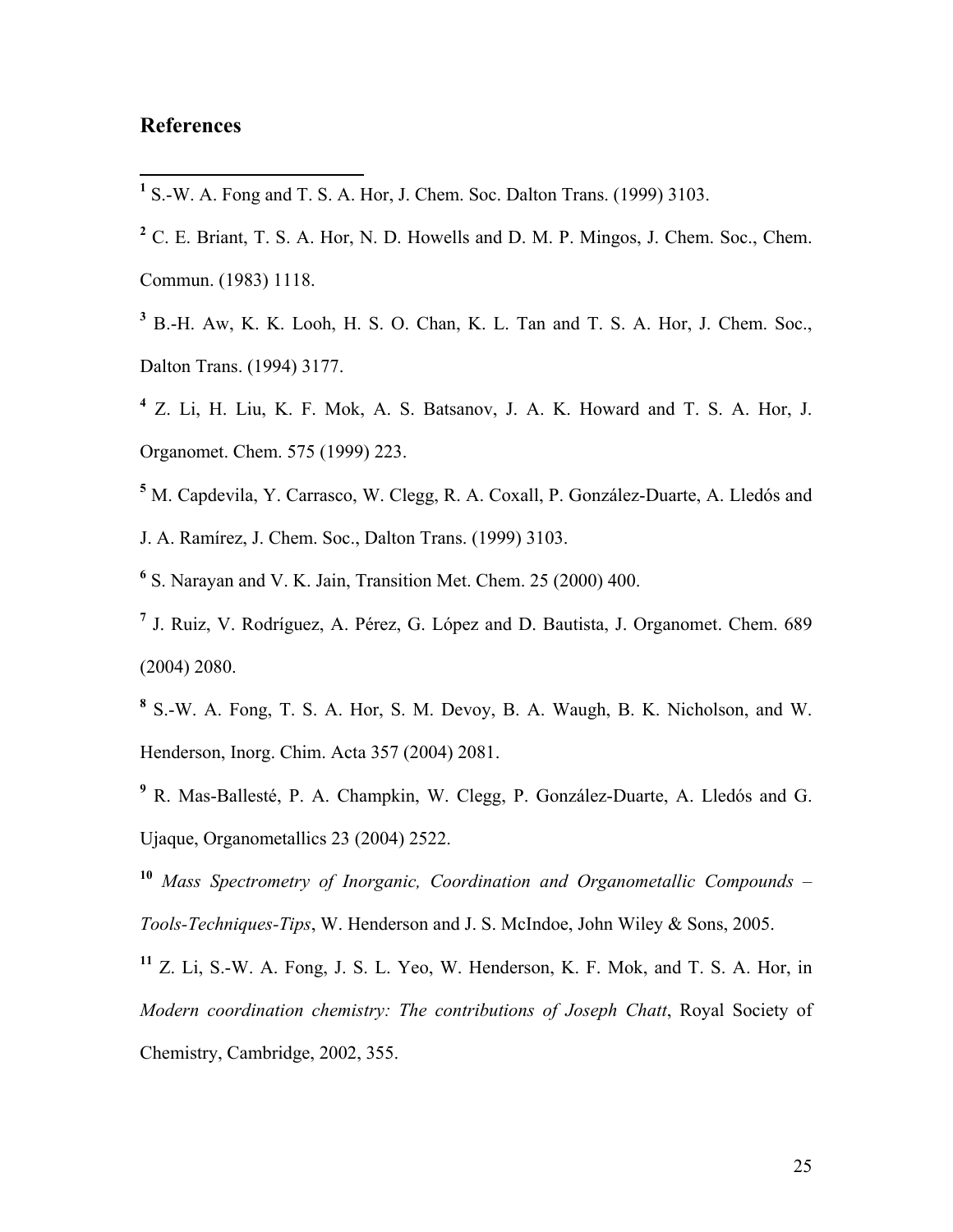**<sup>12</sup>** S. L. Rose, W. Henderson, B. K. Nicholson and T. S. A. Hor, Inorg. Chim. Acta 362 (2009) 5237.

**<sup>13</sup>** S.-W. A. Fong, K. Evans, W. Henderson, B. K. Nicholson and T. S. A. Hor, Inorg. Chim. Acta 363 (2010) 301.

**<sup>14</sup>** B. J. Deadman, W. Henderson, B. K. Nicholson, L. E. Petchell, S. L. Rose and T. S. A. Hor, Inorg. Chim. Acta 363 (2010) 637.

**<sup>15</sup>** S.-W. A. Fong, J. J. Vittal, W. Henderson, T. S. A. Hor A. G. Oliver, and C. E. F. Rickard, Chem. Comm. (2001) 421.

**<sup>16</sup>** S.-W. A. Fong, W. T. Yap, J. J. Vittal, T. S. A. Hor, W. Henderson, A. G. Oliver, and

C. E. F. Rickard, J. Chem. Soc., Dalton Trans. (2001) 1986.

- **<sup>17</sup>** M. Capdevila, W. Clegg, R. A. Coxall, P. González-Duarte, M. Hamidi, A. Lledós and G. Ujaque, Inorg. Chem. Commun. 1 (1998) 466.
- **<sup>18</sup>** J. S. L. Yeo, G. Li, W.-H. Yip, W. Henderson, T. C. W. Mak and T. S. A. Hor, J. Chem. Soc., Dalton Trans. (1999) 435.
- **<sup>19</sup>** K. Matsumoto, K. Takahashi, S. Hada and Y. Nakao, Polyhedron 18 (1999) 1811.

**<sup>20</sup>** B.-C. Tzeng, S.-C. Chan, M. C. W. Chan, C.-M. Che, K.-K. Cheung and S.-M. Peng, Inorg. Chem. 40 (2001) 6699.

- **<sup>21</sup>** W. Henderson, S. Thwaite, B. K. Nicholson and T. S. A. Hor, Eur. J. Inorg. Chem. (2008) 5119.
- **<sup>22</sup>** P. E. Garrou, Chem. Rev. 81 (1981) 229.
- **<sup>23</sup>** K. Hiraki, Y. Fuchita and K. Takechi, Inorg. Chem. 20 (1981) 4316.
- **<sup>24</sup>** C. A. Ghilardi, S. Midollini, A. Orlandini, G. Scapacci and A. Vacca, J. Organomet. Chem. 461 (1993) C4.